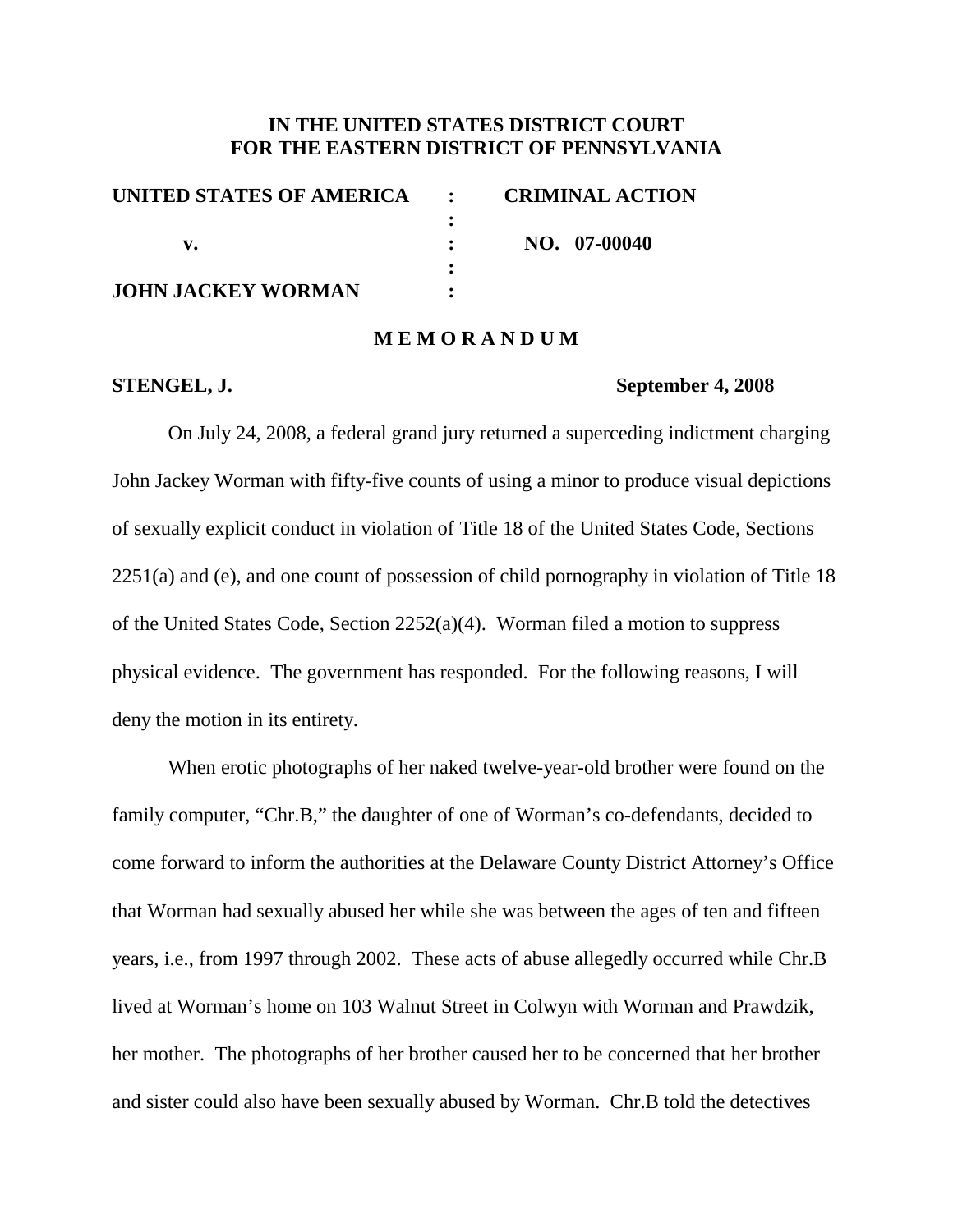that Worman had also taken nude photographs of her, that Worman had videotaped sexual activity with her, and that Worman told her that he scanned the pictures and tapes onto his

computer. In her handwritten statement, Chr.B declared:

When [Worman] started the sex he started to videotape me and then he said he skans [sic] the video on a disk and saves it into the computer at 103 Walnut Street. Everything happened in his room. He told me that no one would ever get it. When he dies, he'll tell me the password and only I will see the good times we had.

\* \* \*

[Worman] referred to sex as another name; he calls it a "turn." Ever since then he kicked me out. I moved in with my [grandmother] in Drexel Hill and never saw [Worman] again. When I would call for Father's Day, he would always ask for a turn.

\* \* \*

[Worman] also had small mini cameras around the house and one was on my brother every night.

See Gov. Ex. 2. In response to these accusations, Detective Sergeant John Kelly of the Criminal Investigation Unit of the Delaware County District Attorney's Office set up two consensual tape-recorded conversations between Chr.B and Worman. Detective Kelly then prepared an application for search warrant of Worman's residence, which was approved on February 3, 2006, by the Honorable Edward J. Gannon, a Magisterial

District Judge in Sharon Hill, Pennsylvania.

The initial search of Worman's home was conducted that same day. The items seized included computers, hard drives, compact discs, videos, photographs and a camera.

Based on this evidence, Detective Kelly prepared a second search warrant application for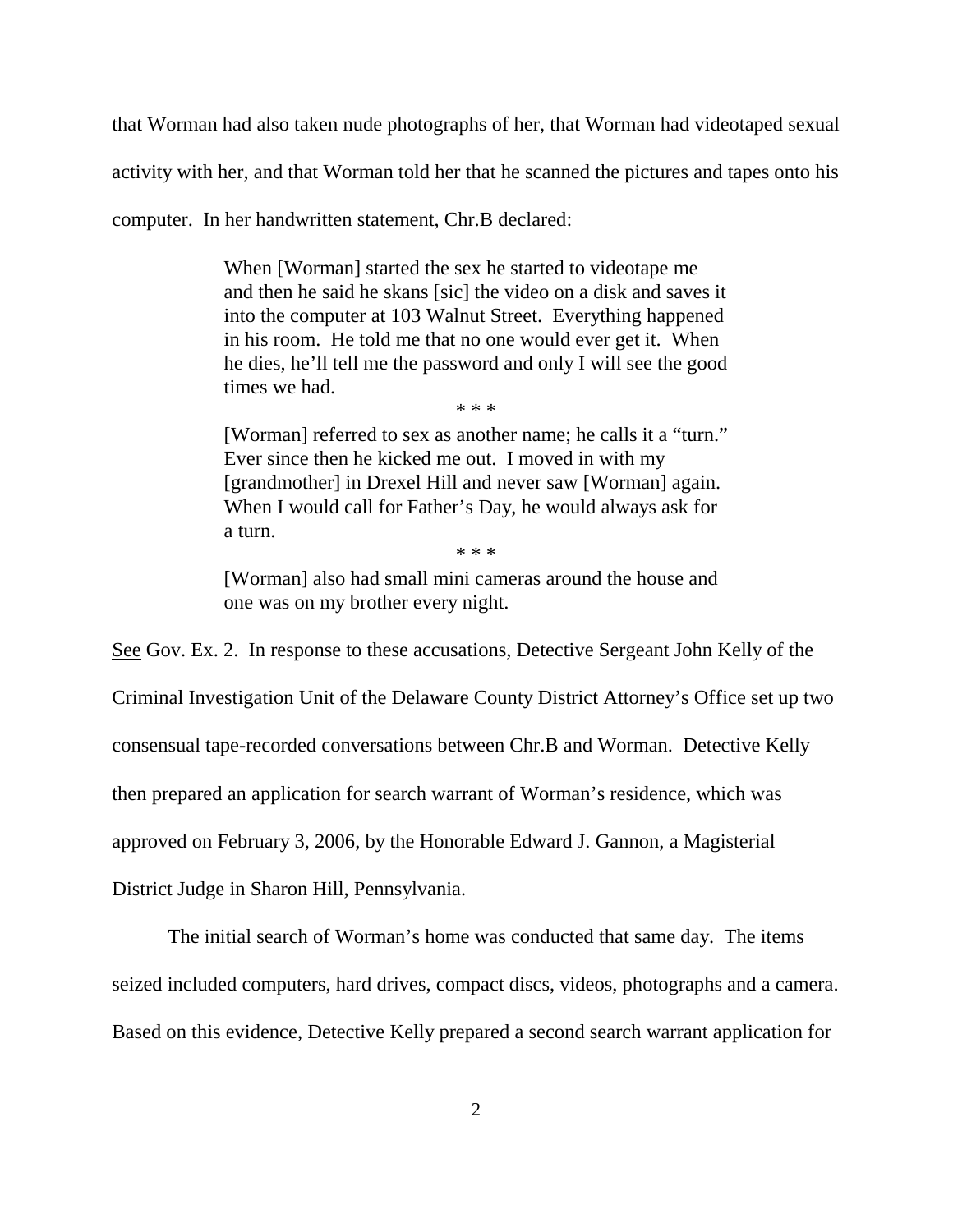co-defendant Jackson's home. <sup>1</sup> The search of Jackson's home was conducted on February 9, 2006. These two searches yielded enough information for Detective Kelly to obtain a warrant for Worman's arrest. Worman fled and became a fugitive after learning about the warrant for his arrest. When deputies of the United States Marshals Service apprehended and arrested him on February 27, 2006, Worman was in the process of destroying a hard drive and a number of compact discs which had been broken into pieces. Worman was taken to Judge Gannon's office for a preliminary hearing and bail was set at one million dollars cash.

On April 5, 2006, Detective Kelly submitted an application for a second search warrant of Worman's home in order to obtain a chair and a car-seat which were seized the next day during the search. Detective Kelly learned about these two items as a result of the initial search on February 3, 2006. Then, on April 26, 2006, Detective Kelly completed his final application for a search warrant to search and seize a computer owned by Worman and found by Jackson at her home. The charges against Worman and his codefendants arise out of these four searches.

On February 6, 2008, Worman filed a motion to suppress the physical evidence seized during those searches challenging them as unlawful. A couple of weeks later, he supplemented that motion and requested *ex parte* a hearing pursuant to Franks v.

<sup>&</sup>lt;sup>1</sup> Worman argues that because none of the allegations made by Chr.B provided a nexus between the alleged sexual abuse and Jackson's home, Detective Kelly included information he obtained based on a result of the initial search. This contention forms the basis of his "fruit of the poisonous tree" argument.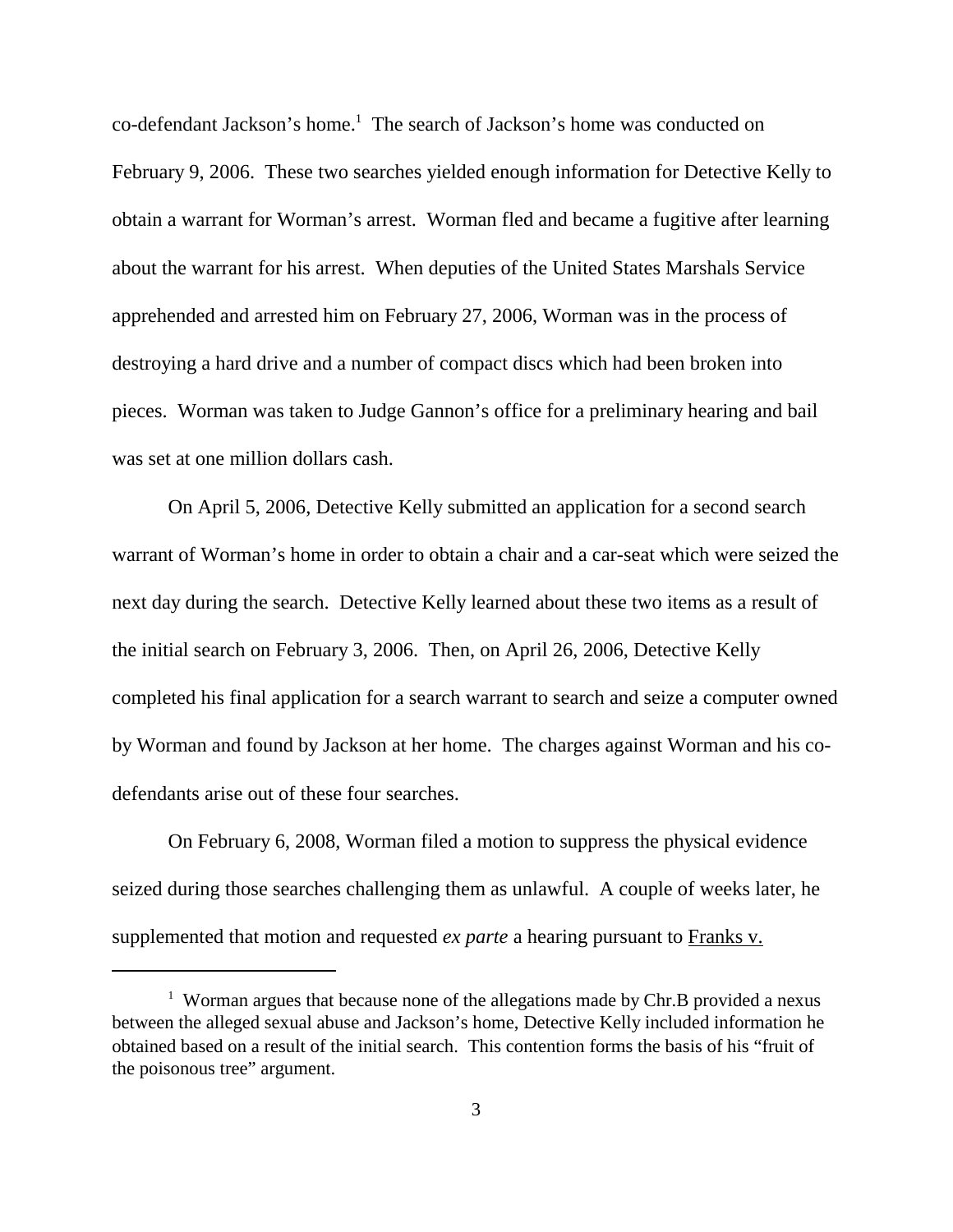Delaware, 438 U.S. 154 (1978). In Franks, the Supreme Court held that where a defendant showed by a preponderance of the evidence that a false statement necessary for the finding of probable cause was made "knowingly and intentionally, or with reckless disregard for the truth," evidence obtained as a result of the warrant must be excluded. Id. at 155-56. The government vigorously opposed this tactic and filed a motion of its own seeking the denial of Worman's proposed plan of seeking *ex parte* consideration of his request for a Franks hearing. I granted the government's motion and denied Worman's request and ordered him to file his supplemental memorandum and serve the government with a copy. The government responded.

The Supreme Court established the following procedure for challenging a search warrant affidavit that is alleged to contain materially false statements:

> [W]here a defendant makes a substantial preliminary showing that a false statement knowingly and intentionally, or with reckless disregard for the truth, was included by the affiant in the warrant affidavit, and if the allegedly false statement is necessary to the finding of probably cause, the Fourth Amendment requires that a hearing be held at the defendant's request. In the event that at that hearing the allegation of perjury or reckless disregard is established by the defendant by a preponderance of the evidence, and, with the affidavit's false material set to one side, the affidavit's remaining content is insufficient to establish probable cause, the search warrant must be voided and the fruits of the search excluded to the same extent as if probable cause was lacking on the face of the affidavit.

Id. at 155-56.

On May 19, 2008, after hearing brief argument on the Franks issue, I was still not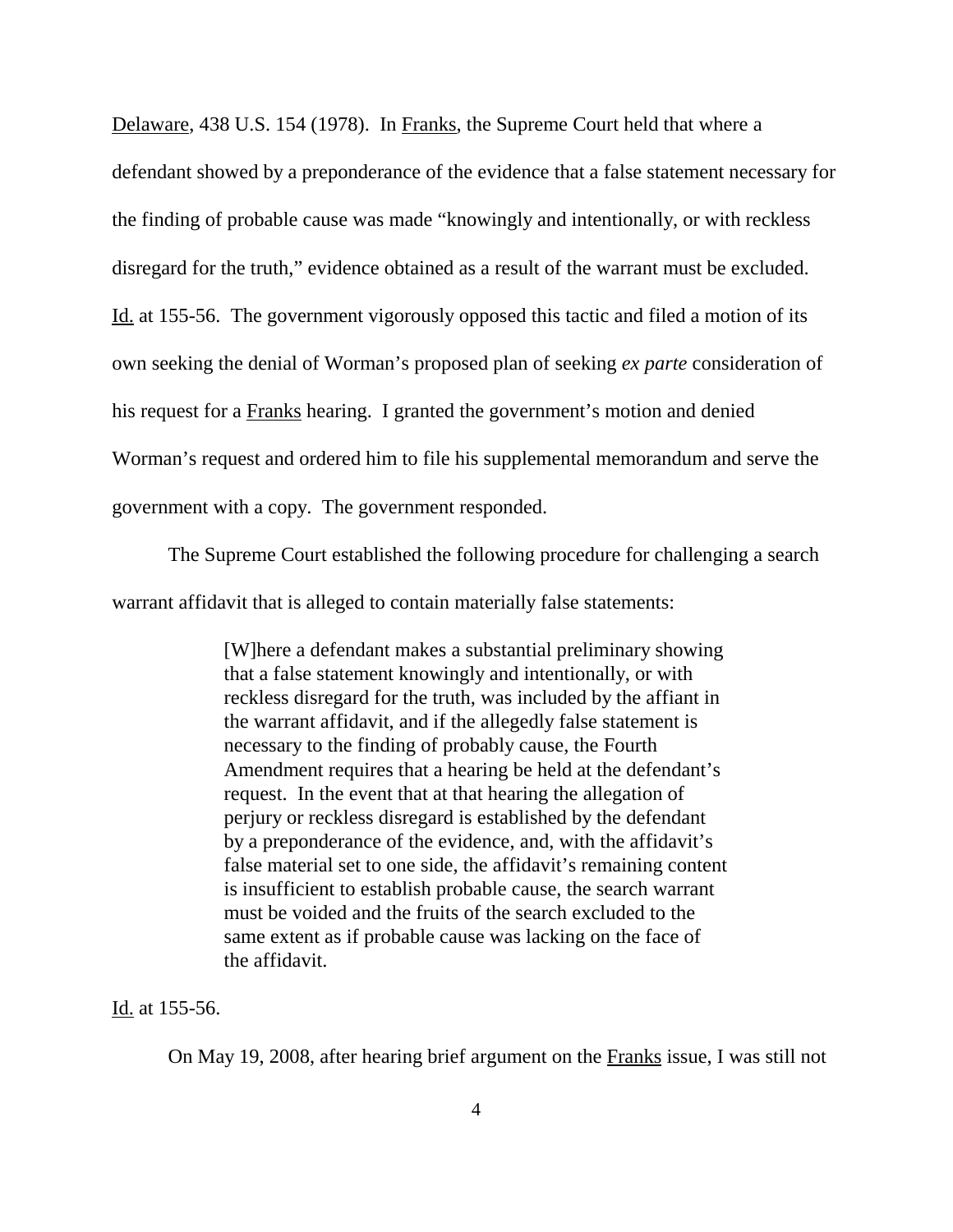convinced that the defendant had proven that he was entitled to a Franks hearing. I determined, however, that in an abundance of caution a Franks hearing might at the very least be helpful to the record, and asked counsel to proceed accordingly with the hearing. See N.T. 5/19/08 at 13. The only witness called was Detective Kelly. Detective Kelly was the affiant on all four search warrant applications in this case. During the hearing, counsel for Worman requested copies of a spreadsheet maintained by Detective Kelly involving all child abuse cases investigated by his office, and the list of the names of cases involving child pornography and computers in which Detective Kelly served as the affiant. I ordered the government to produce those documents which it did on June 11, 2008.

On July 24, 2008, I conducted a second hearing on the motion where counsel for Worman, apparently not satisfied with what he had requested at the initial hearing, requested the affidavits supporting the cases on the list provided by Detective Kelly. Again, I ordered the government to comply with this request which it did on July 29, 2008. Worman then filed a second supplemental memorandum in support of his motion to suppress. The government has responded.

Worman relies on the following two basic arguments for suppression: 1) the evidence gathered from the first search was obtained through an invalid search warrant issued in reliance on stale information; and 2) the evidence gathered as a result of the subsequent searches is the fruit of the first unlawful search. Worman argues that

5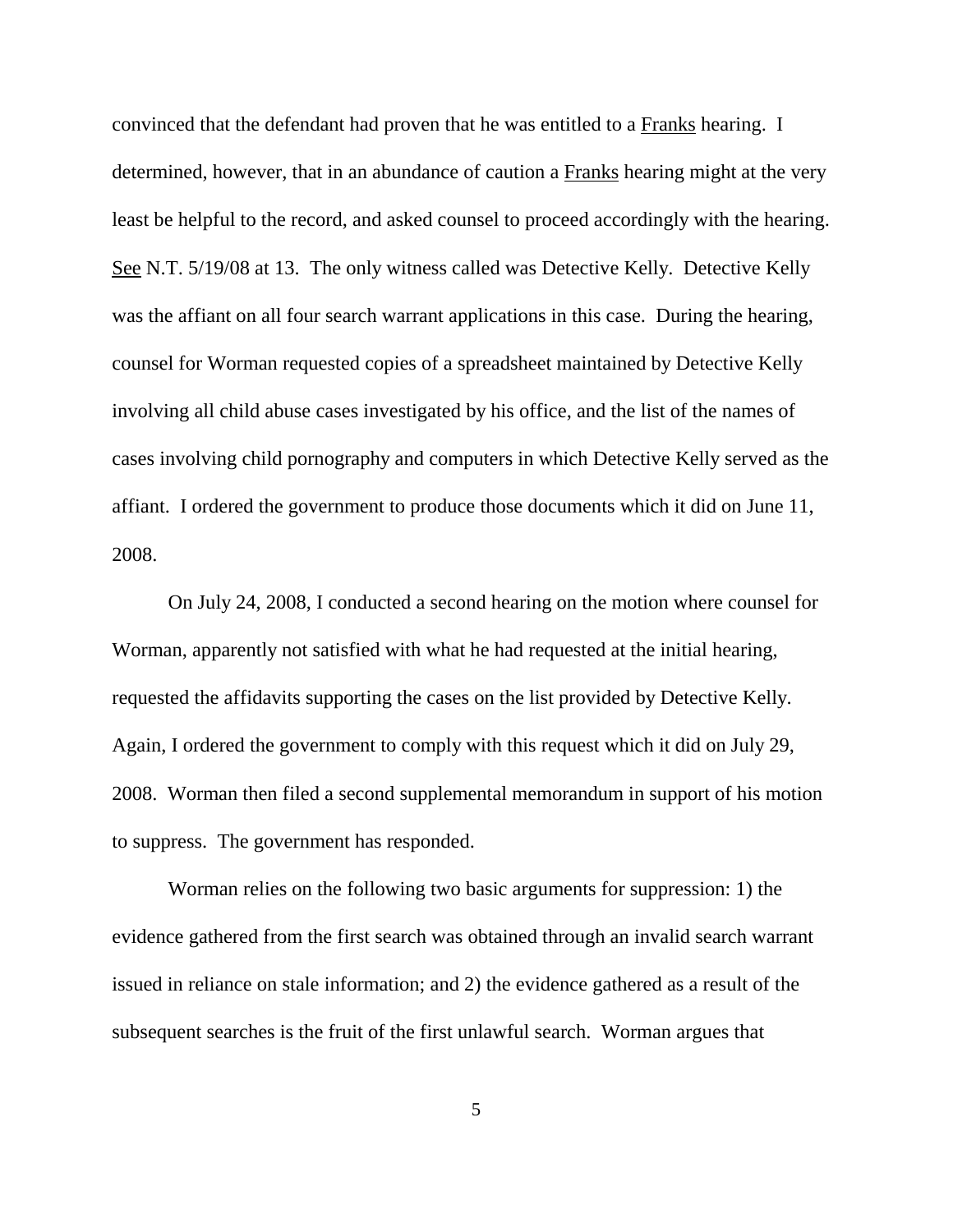Detective Kelly misrepresented the expert opinion of Kenneth V. Lanning in an effort to overcome the issue of staleness, that he deliberately omitted material information, and that the detective misrepresented the extent of his own experience in cases involving child pornography and computers. These misrepresentations and omissions, Worman insists, preclude finding the affidavit for probable cause sufficient to justify the initial search.

The Third Circuit held that **Franks** also applies to cases where it is alleged that facts have been deliberately or recklessly omitted from a search warrant affidavit. United States v. Frost, 999 F.2d 737, 742-43 (3d Cir. 1993). In this context, "(1) omissions are made with reckless disregard for the truth when an officer recklessly omits facts that any reasonable person would know that a judge would want to know; and (2) assertions are made with reckless disregard for the truth when an officer has obvious reasons to doubt the truth of what he or she is asserting." Wilson v. Russo, 212 F.3d 781, 783 (3d Cir. 2000).

Once a court finds that facts have been recklessly omitted from a search warrant application, the court must determine whether the omissions were material, or necessary to the finding of probable cause. This is because, even where there is an omission from an affidavit, the affidavit may nonetheless support a valid warrant if, when the omitted information is included in the affidavit, it still provides probable cause to search. Frost, 999 F.2d at 743. "To determine the materiality of the misstatements and omissions, we excise the offending inaccuracies and insert the facts recklessly omitted, and then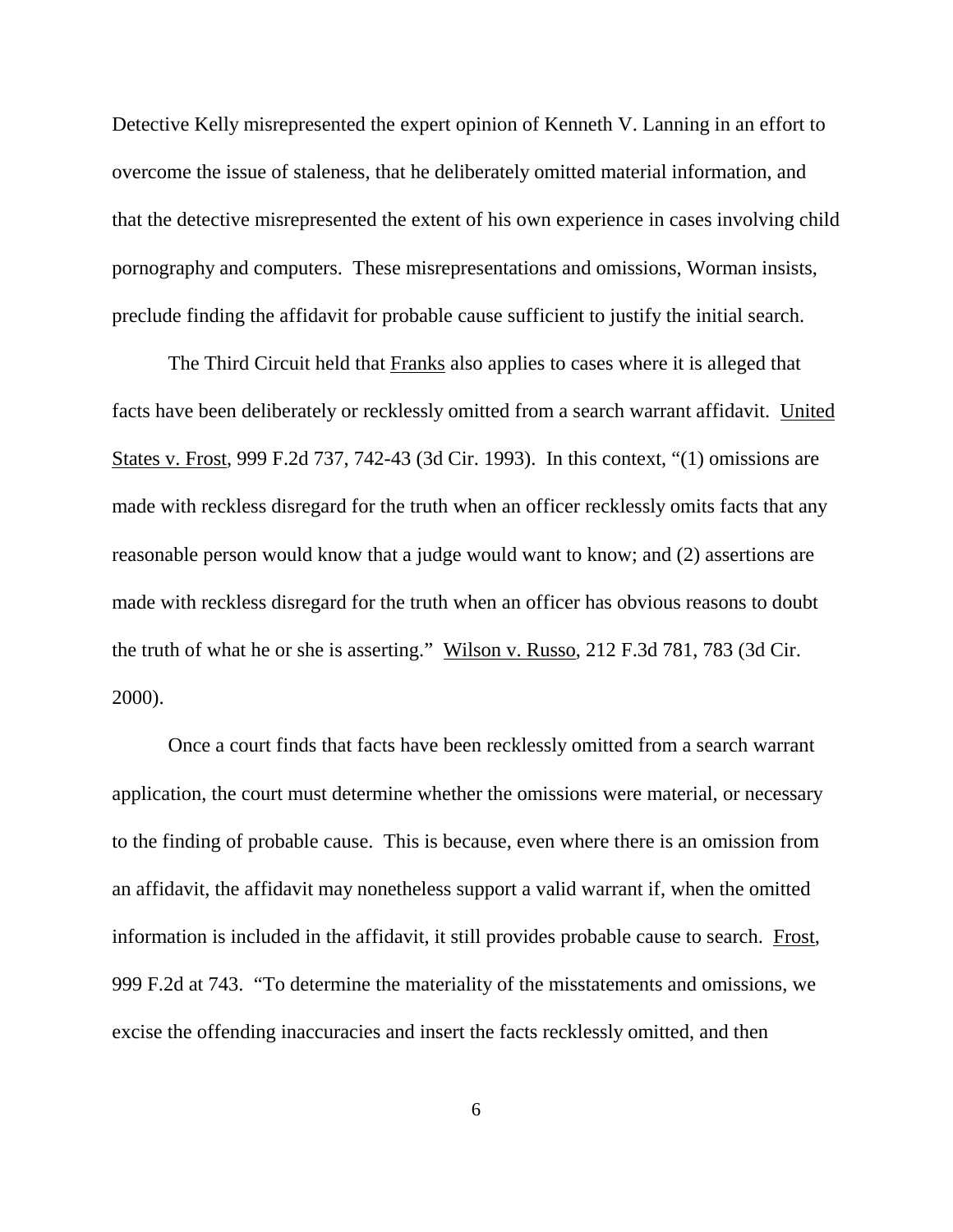determine whether or not the 'corrected' warrant affidavit would establish probable cause." Wilson, 212 F.3d at 789. In so doing, the Third Circuit has instructed courts to read the affidavit in its entirety in a common sense, non-technical manner, focusing on what the affidavit includes, rather than on what it does not include. United States v. Williams, 124 F.3d 411, 420 (3d Cir. 1997); United States v. Jones, 994 F.2d 1051, 1056 (3d Cir. 1993).

In Wilson, an officer omitted a witness' description of the defendant's height that was significantly different from the height indicated in the warrant affidavit. 212 F.3d at 785. The officer also omitted the fact that one witness failed to identify the defendant out of a photo lineup, only stating that another witness had "unequivocally" done so. Id. The Third Circuit held that omissions are made with reckless disregard for the truth "when an officer recklessly omits facts that any reasonable person would know that a judge would want to know." Id. at 783. The inconsistent statements regarding the height of the defendant, and the fact that a witness had not picked him out of an array "were the kinds of things the judge would wish to know." Id. at 788.

In United States v. Calisto, 838 F.2d 711 (3d Cir. 1988), a state trooper omitted facts from the affidavit to conceal the identities of three law enforcement officers and an informant. The Third Circuit affirmed the district court's denial of a suppression motion, and noted that the trooper had filed the affidavit in good faith, that any intent to mislead the magistrate judge "was occasioned not by a scheme to deceive the magistrate judge

7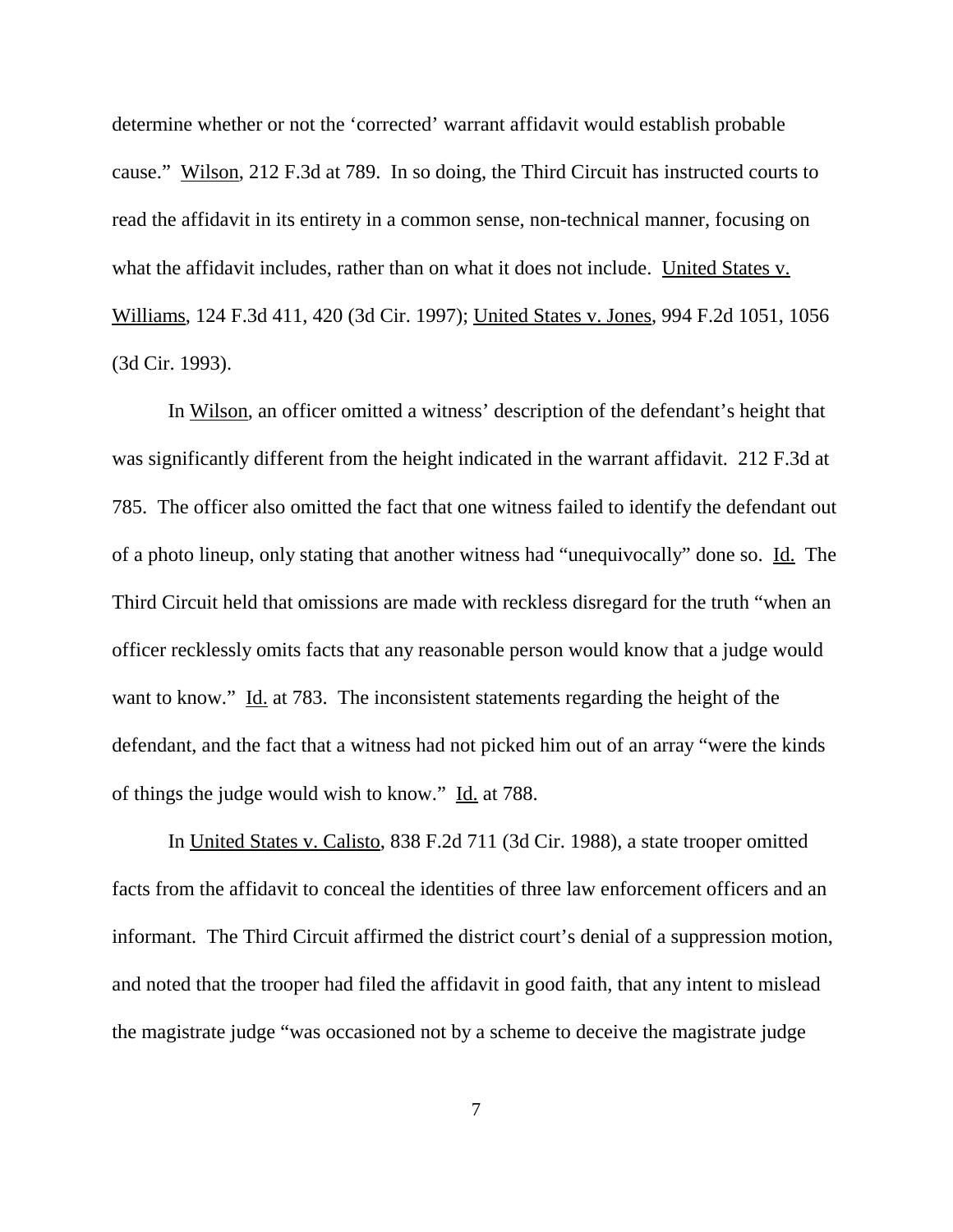about a material fact, but by a desire to withhold a fact not material to the magistrate judge's task," and that this information was an unimportant fact in the context of probable cause. Id. at 714-15.

In United States v. Frost, a detective omitted from the warrant affidavit the fact that, two hours before the warrant to search the suitcase was issued, a drug-sniffing dog failed to alert to the presence of drugs in the suitcase. 999 F.2d at 742-743. The detective testified that he omitted the information because drug couriers often mask the scent of drugs by packing them with material, such as pepper, and viewed this information as a neutral factor in the context of a probable cause determination. Id. at 743. He also testified that, if he had included the omitted information in the affidavit, he would have explained the scent-masking techniques used by drug couriers. Id. The affidavit included a substantial amount of other incriminating evidence, however, and the Third Circuit concluded that probable cause would have existed because the inclusion of the omitted information, as well as the detective's explanation of the scent-masking technique, would not have been inconsistent with the "substantial probative thrust" of the other information included in the affidavit. Id. at 744.

Here, Worman argues that Detective Kelly knowingly and intentionally, or with reckless disregard for the truth, included false statements and/or omitted material information from the affidavits which were essential to the judicial officer's finding of probable cause. Worman alleges that his alleged conduct against Chr.B ceased three

8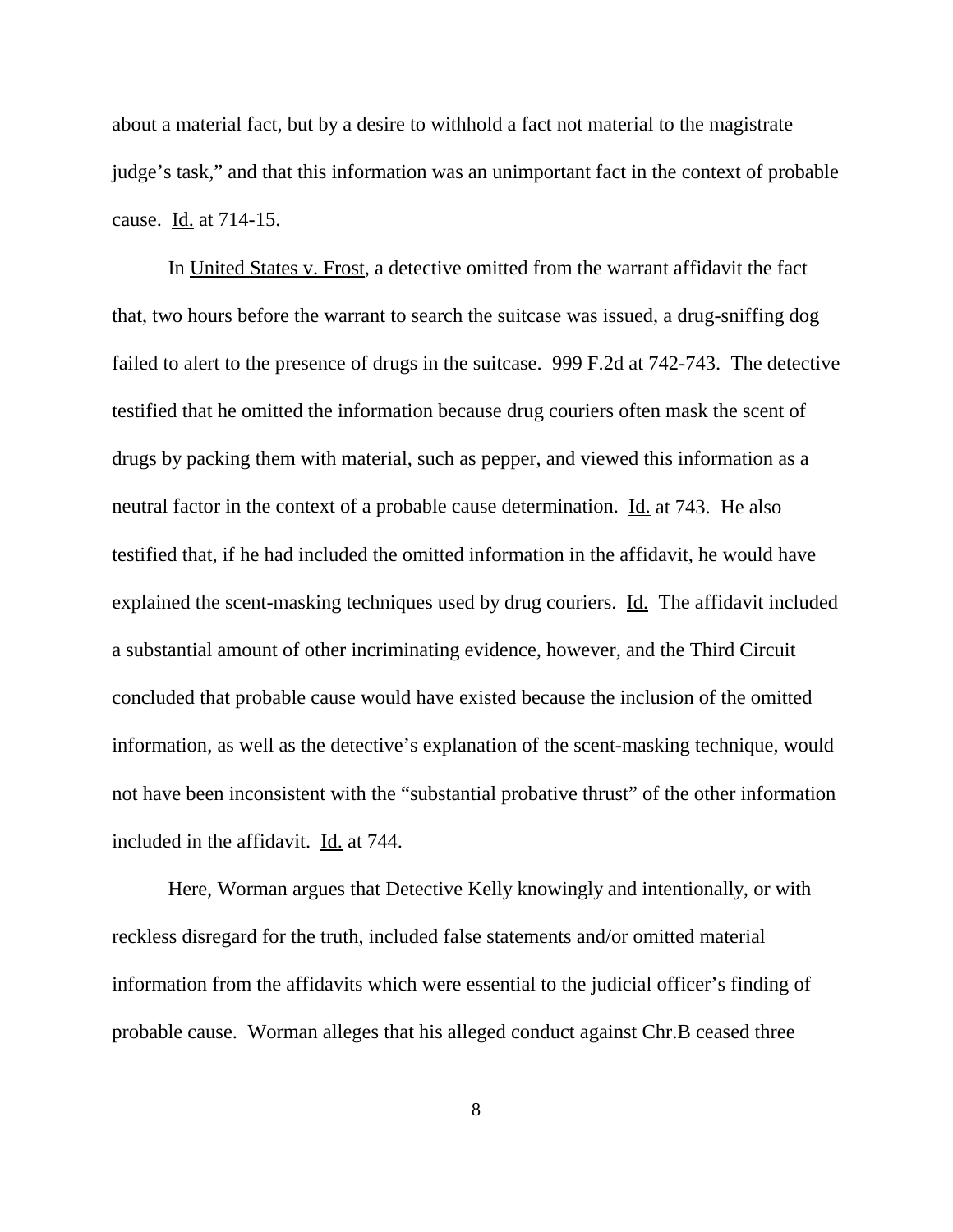years before Detective Kelly wrote the original affidavit for the search of 103 Walnut Street. Rather than freshen probable cause with current information and investigation, Detective Kelly allegedly misrepresented and/or omitted material facts in order to mislead the issuing judicial officer into believing the information contained in the affidavit was not fatally stale. <sup>2</sup> Worman also contends that not only did the affidavit contain stale information, it was further defective because it did not mention whether Chr.B actually saw the pictures or videos on the computer, whether Worman collects child pornography, or even whether Worman sends and/or receives child pornography on the internet. Nevertheless, Worman argues, Detective Kelly stacked inference upon inference and crafted an affidavit of probable cause, concluding that child pornography was present on Worman's computer; that Worman had used the internet to send and/or receive child pornography; and that Worman was a collector of child pornography. Worman suggests that it was impossible for Detective Kelly to arrive at these conclusions with such stale information regarding alleged sexual abuse which occurred three to eight years earlier. I disagree.

Generally, when information offered in support of a search warrant application is too old, the information is stale and cannot establish probable cause. United States v.

<sup>&</sup>lt;sup>2</sup> For example, Worman argues that Detective Kelly omitted the fact that there had been no contact at all between Worman and Chr.B for at least three years until Chr.B called Worman at Detective Kelly's urging. This argument is belied by Chr.B's assertion in her handwritten statement that after she left the home to live with her grandmother at age fifteen years, she would call Worman on Father's Day, and "he would always ask for a turn," the code word Worman used for sex according to Chr.B.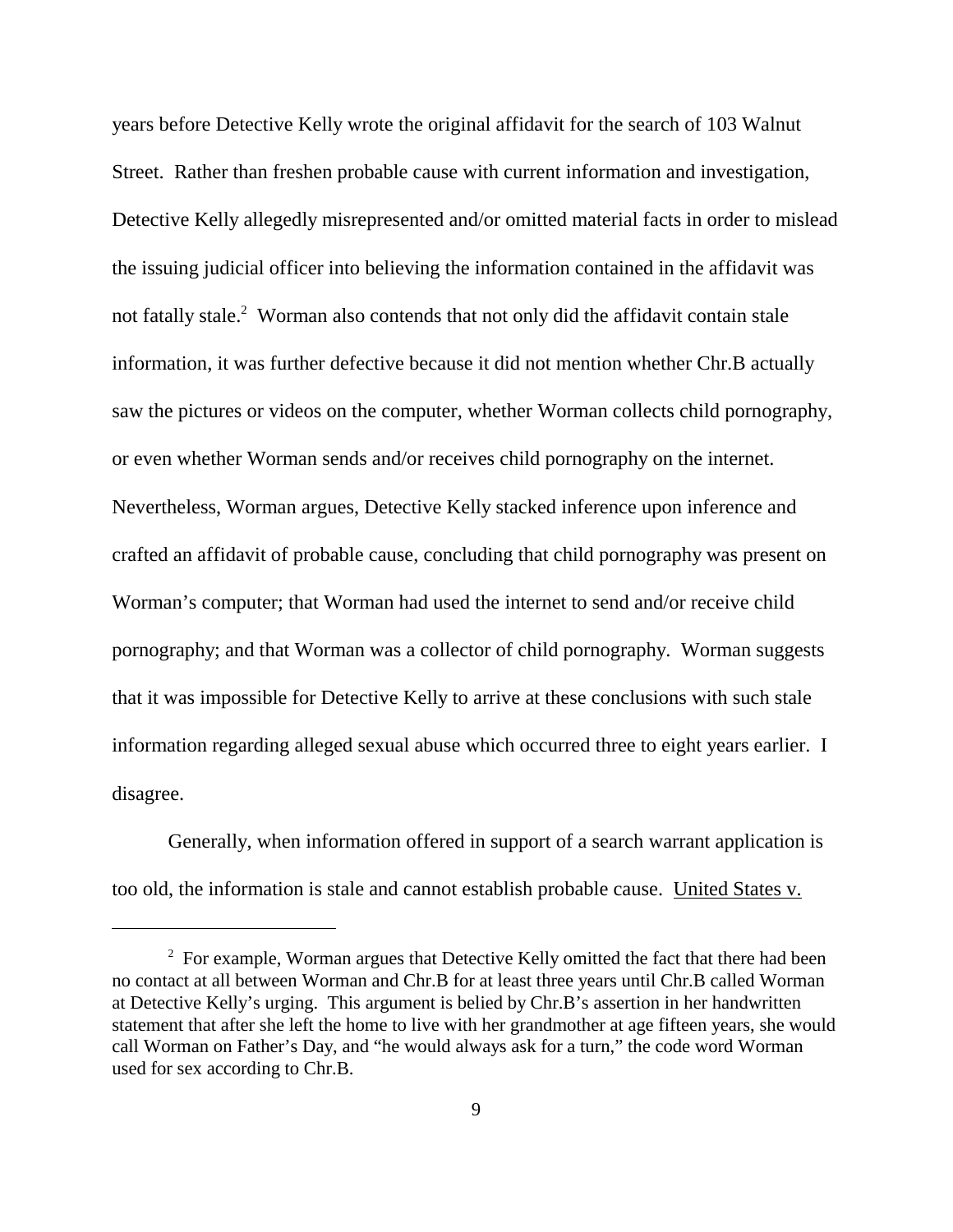Harvey, 2 F.3d 1318, 1322 (3d Cir. 1993). Age alone, however, does not determine whether information is stale, and courts must examine the nature of the crime and the type of evidence. Id. "The determination of probable cause is not merely an exercise in counting the days or even months between the facts relied on and the issuance of the warrant." Id. (quoting United States v. Williams, 897 F.2d 1034, 1039 (10th Cir. 1990)). Rather, a court is required to also examine the nature of the crime and the type of evidence. Id.

The information used by Detective Kelly in his initial affidavit was not stale. In fact, Detective Kelly had more than sufficient information to conclude that child pornography would still be present on Worman's computer. Worman told Chr.B that he would keep the password to his computer hidden until his death, and that he would pass it on to Chr.B so that after his death, "only [she] will see the good times [they] had." See Exhibit 2 at 2. This information more than substantially supports probable cause to find that such inappropriate photographs and videos would still be found on Worman's computer years after the alleged acts of abuse. I also note that the combination of Chr.B's allegations of nude photographs of herself and of a recent uncovering of nude photographs of her minor brother who lived with Worman supported the theory of Worman's continuing interest in child pornography, and affirmed the belief that he still possessed it.

Further, in the context of child pornography, courts have recognized that

10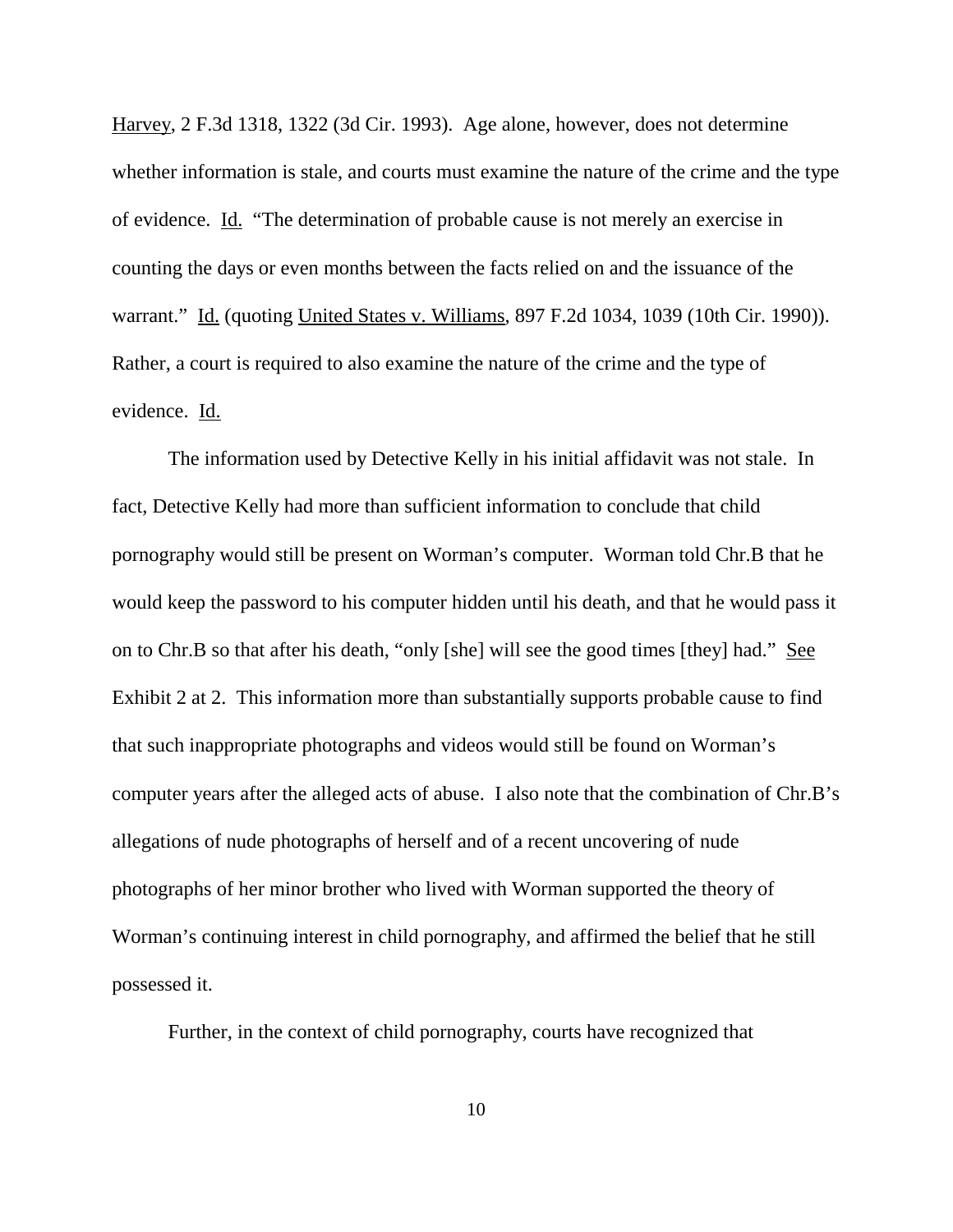"individuals will protect and retain child pornography for long periods of time because it is illegal and difficult to obtain." United States v. Zimmerman, 277 F.3d 426, 434 (3d

Cir. 2002). As one district court has noted:

The observation that images of child pornography are likely to be hoarded by persons interested in those materials in the privacy of their homes is supported by common sense and the cases. Since the materials are illegal to distribute and possess, initial collection is difficult. Having succeeded in obtaining images, collectors are unlikely to quickly destroy them. Because of their illegality and the imprimatur of severe social stigma such images carry, collectors will want to secret them in secure places, like a private residence. This proposition is not novel in either state or federal court: pedophiles, preferential child molesters, and child pornography collectors maintain their materials for significant periods of time.

United States v. Lamb, 945 F. Supp. 441, 460 (N.D.N.Y. 1996); see also United States v. Harvey, 2 F.3d 1318, 1322-23 (3d. Cir. 1993) (information in affidavit deemed not stale where affiant stated that, in his experience, "pedophiles rarely, if ever, dispose of sexually explicit material"); United States v. Koelling,  $992$  F.2d  $817$ ,  $823$  ( $8<sup>th</sup>$  Cir. 1993) (warrant containing statement that "pedophiles . . . keep these materials [child pornography] for

many months and years, and rarely, if ever, dispose of their collections" upheld); United

States v. Rakowski, 714 F.Supp. 1324, 1331 (D. Vt. 1987) (the court found probable

cause because "the affidavit described a continuing offense of receiving child

pornography and the enduring utility of that material to their holder").

Further, any claim that the three year delay was hidden from the issuing judicial officer is belied by the affidavit itself, dated February 3, 2006, which states: "The victim,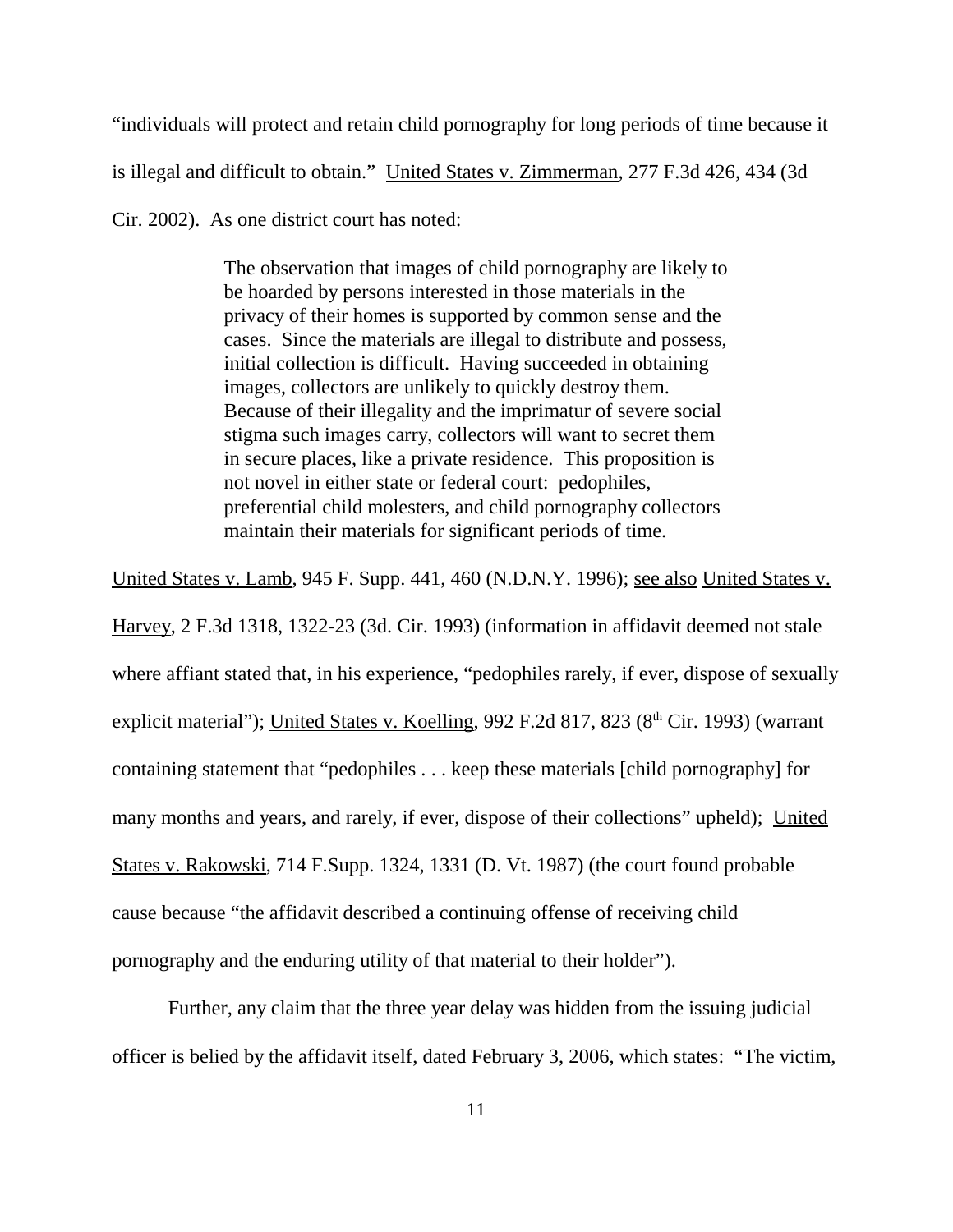[Chr.B], DOB 12/28/1987 reported that between the ages of 10 yrs and 15 yrs, while she was living at 103 Walnut St., Colwyn, 19023 [she] was being sexually assaulted by John Jackey Worman, who was also living at that house." The face of the warrant plainly states that the victim was born in 1987, and that the last instance of sexual abuse occurred when the victim was 15 years of age. That would place the last instance of abuse within a year's range of December 2002, a little more than three years before the application for the warrant. Thus, Detective Kelly did not misrepresent the age of the criminal acts, nor the time period that had passed between the last act of sexual abuse and the application for the warrant.

Worman also argues that, in an effort to cure the staleness problem of the information, Detective Kelly deliberately "tricked" Judge Gannon to believe that it was Worman who reached out to Chr.B, rather than informing the judge that Chr.B agreed to participate in recorded conversations with Worman in January 2006. However, Detective Kelly credibly testified that he deliberately omitted that information for Chr.B's own safety. Id. at 34-35. Detective Kelly indicated that before he composed the affidavit for probable cause, Worman had threatened Chr.B during the first recorded telephone call. Id. at 35.

| CB:     | What do you mean what do I want?                                    |
|---------|---------------------------------------------------------------------|
| Worman: | (Inaudible)                                                         |
| CB:     | You're going to what?                                               |
| Worman: | I'll fuck you up.                                                   |
| CB:     | What do you mean by that?                                           |
| Worman: | (Inaudible) why you so fucking serious all of a sudden?" Are you on |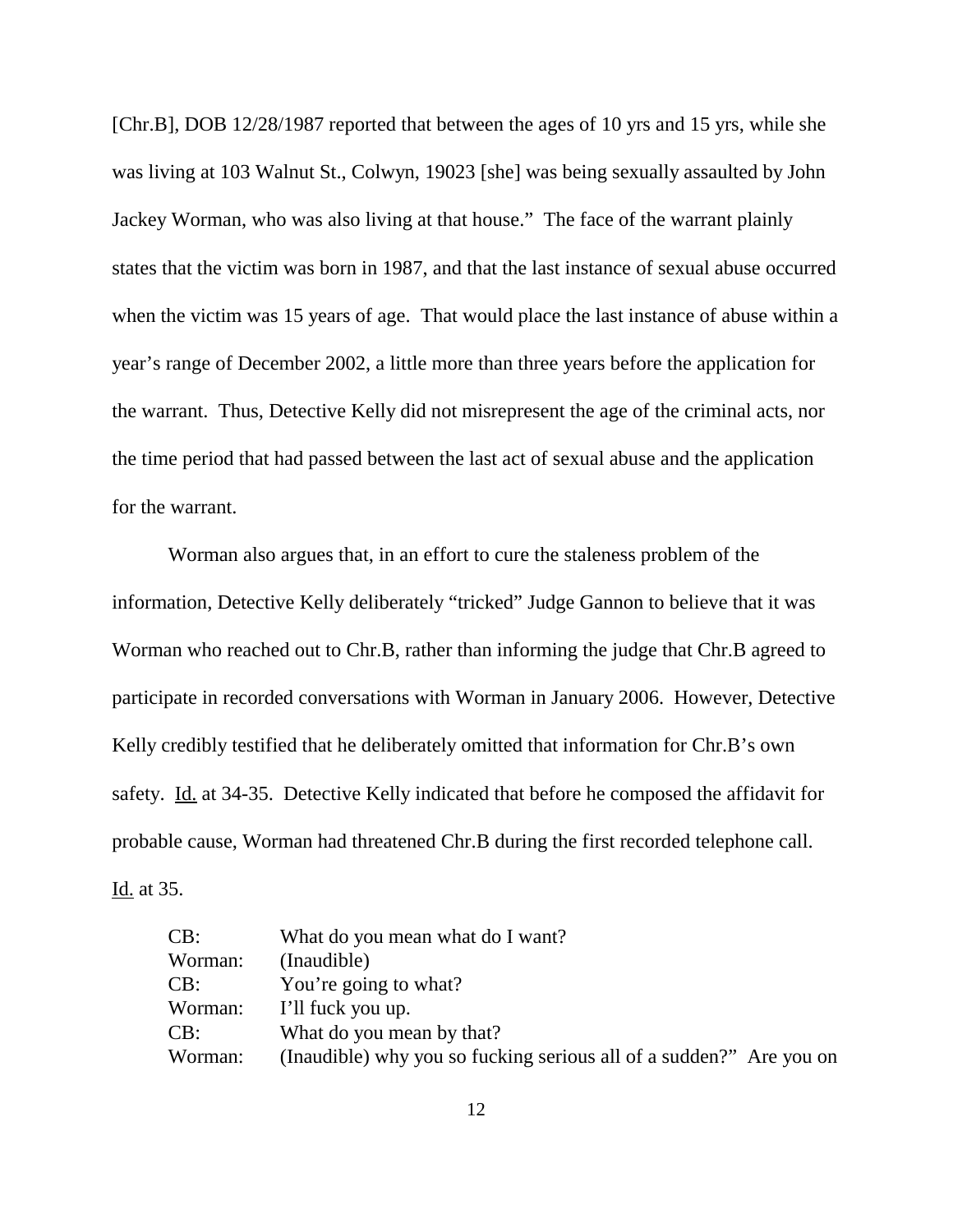### drugs or something?

See Exhibit B at 13. Even in her handwritten statement, Chr.B said, "Next to part about sex, [Worman] used to beat me out of nowhere," and she described one particular incident of violent physical abuse inflicted upon her by Worman which prompted Chr.B to move out of that house and into the house of her grandmother. See Exhibit 2 at 2. In response to her first attempt at telephone contact, Worman left a message on Chr.B's cellphone that he was in the area of her high school. Detective Kelly was concerned that Worman was in the area looking for Chr.B. Accordingly, the detective did not want Worman to know that Chr.B had come forward and agreed to make the consensual telephone calls. Had Detective Kelly included this information in the affidavit, Worman would have certainly found out because a copy of the warrant including the affidavit would have been left at Worman's residence after the search. Detective Kelly properly determined that for Chr.B's safety and for the sake of the ongoing investigation, he would omit any information which would have alerted Worman to Chr.B's cooperation.

Detective Kelly also informed in the affidavit that Chr.B had attempted to talk about these incidents with Worman during their recent telephone conversations, but that Worman resisted, claiming that he did not want to talk about that on the telephone. Worman insists that this was a misstatement, and that he did not repeatedly say that he did not want to talk about the alleged incidents. A careful review of the transcripts as a whole, however, belies his argument. The following excerpts support the accuracy of the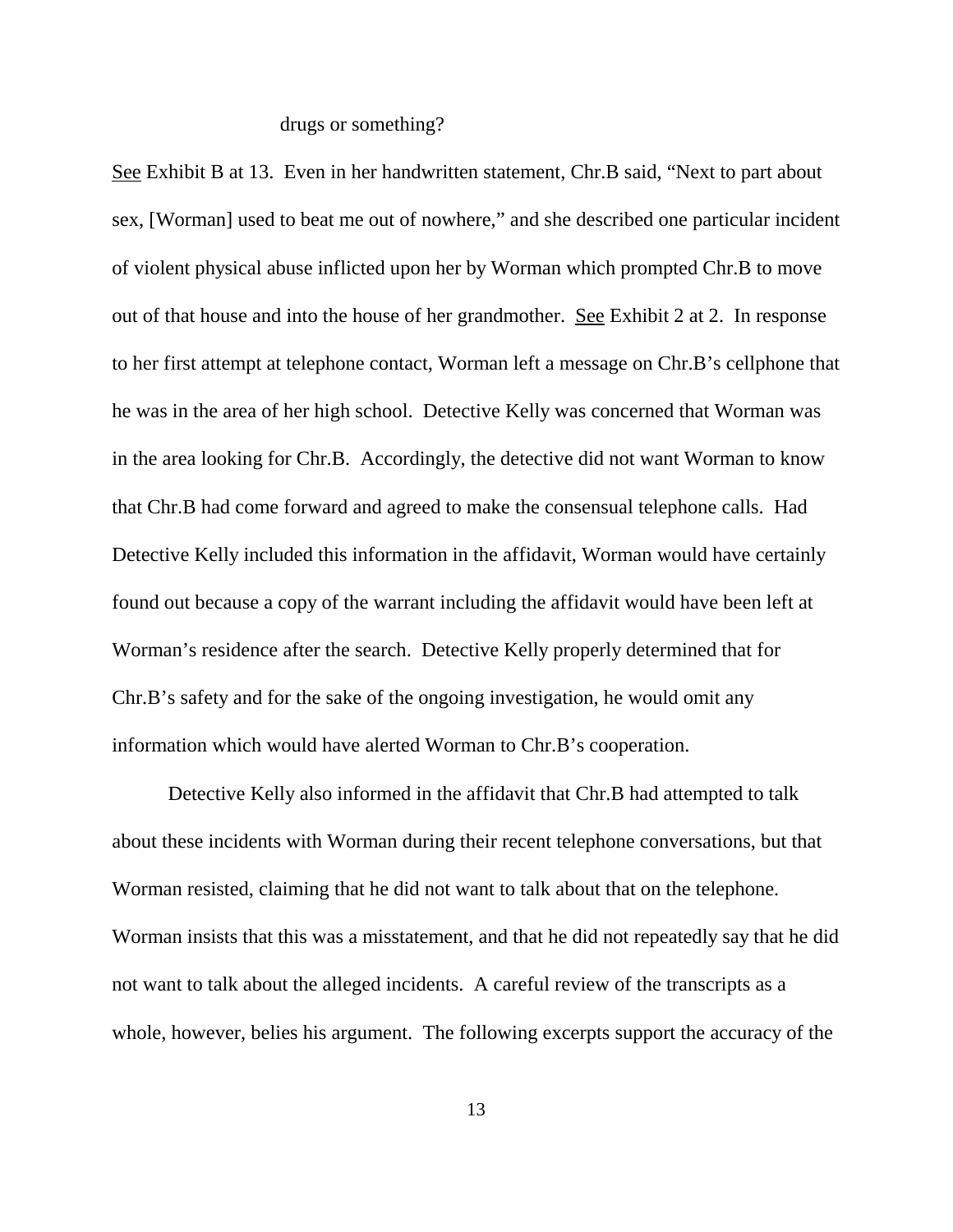detective's affidavit describing the evasiveness of the defendant:

| Worman: | Hold up, Chris. All of a sudden out of the blue we get a phone call |
|---------|---------------------------------------------------------------------|
|         | with your questions and shit?                                       |
| CB:     | I'm just asking you. Well?                                          |
| Worman: | Look, is this being recorded?                                       |

See Exhibit B at 7.

| Worman: | What are you tripping or something?                   |
|---------|-------------------------------------------------------|
| CB:     | No. I'm asking you a question. That's what I'm doing. |
| Worman: | I told you I love you.                                |
| CB:     | Okay. That's still not answering my question.         |

See Exhibit B at 14.

| CB:     | You're a parent, I'm a daughter, treat me like a daughter. |
|---------|------------------------------------------------------------|
| Worman: | Where you at?                                              |
| CB:     | I'm at school.                                             |
| Worman: | And you're having this conversation at school?             |

See Exhibit C at 8.

| CB:     | So why did you start it up though? Why was it started up for what,   |
|---------|----------------------------------------------------------------------|
|         | knowing me later on throughout my years, I'm going to think about it |
|         | and wonder why and it's going to hurt me, why?                       |
| Worman: | Why?                                                                 |
| CB:     | Why.                                                                 |
| Worman: | What?                                                                |
| CB:     | Why did you start it up?                                             |
| Worman: | Well, you know what, maybe we need to sit down and have a talk,      |
|         | but we ain't going to have this shit like this.                      |
| CB:     | Why?                                                                 |
| Worman: | We ain't going to have this shit like this.                          |
| CB:     | Why? I'm asking a question.                                          |
| Worman: | Why?                                                                 |
| CB:     | It seems like you can't even answer me, I want to know why, I want,  |
|         | I mean, I've been thinking about it lately.                          |
| Worman: | Not, not, not, not over the phone we're not.                         |
| CB:     | Why?                                                                 |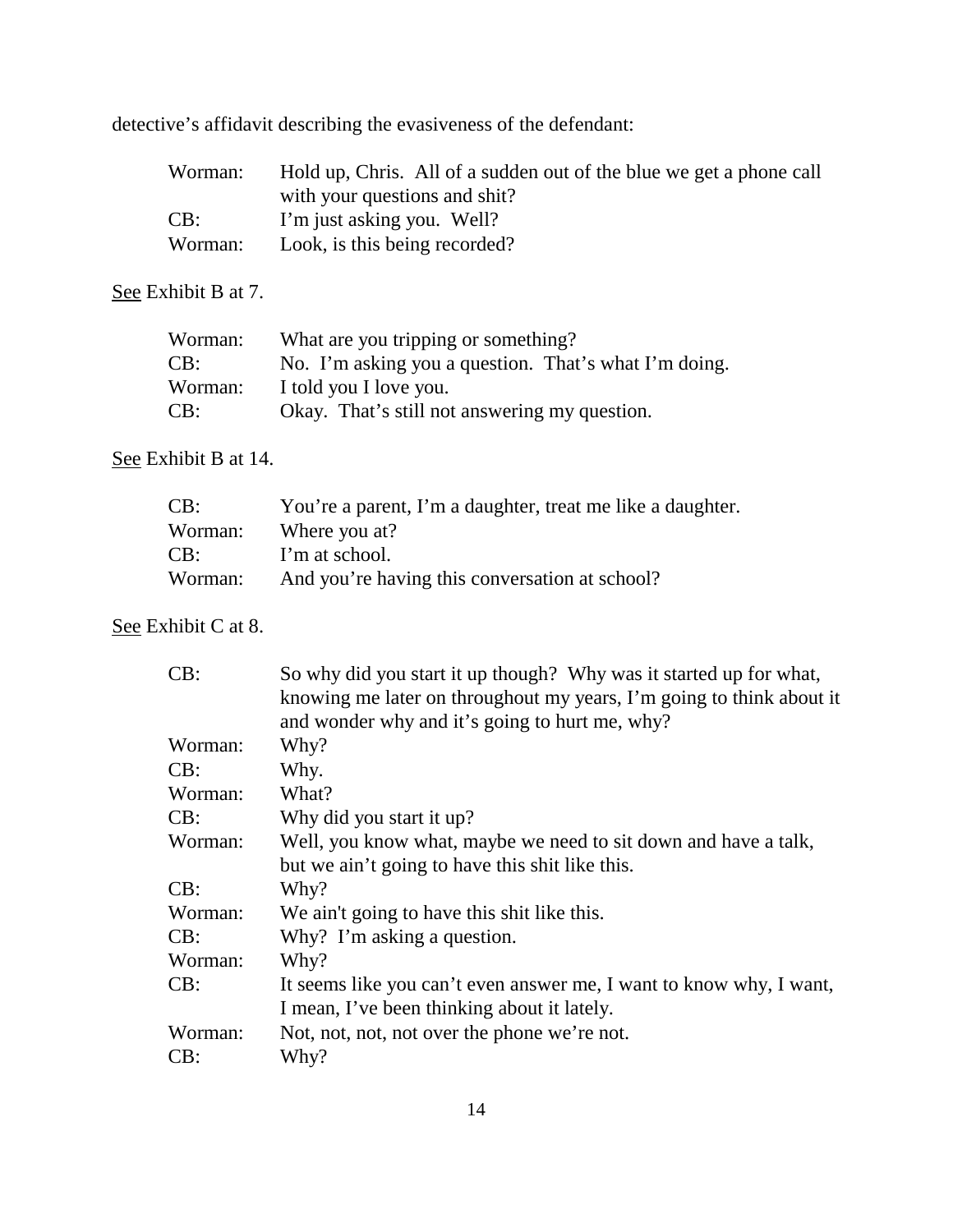| Worman: | Not over the phone we're not.      |
|---------|------------------------------------|
| CB:     | Why can't we do it over the phone? |
| Worman: | Cause I don't like phones.         |

See Exhibit C at 9-10.

| CB:     | So I mean, this is the thing, I'm just going to ask you anyway.                                                                                                           |
|---------|---------------------------------------------------------------------------------------------------------------------------------------------------------------------------|
| Worman: | Well not over the phone, don't.                                                                                                                                           |
| CB:     | Why?                                                                                                                                                                      |
| Worman: | Cause it's the phone, Chris.                                                                                                                                              |
| CB:     | I'm the only person here.                                                                                                                                                 |
| Worman: | Well it doesn't matter who's there, alright, I don't play that, if you<br>want to play that, I'm going to think something's up with you, that<br>something's up with you. |

See Exhibit C at 18.

| CB:     | Okay, so I'm asking you a question.                              |
|---------|------------------------------------------------------------------|
| Worman: | So if you want a straight up fucking answer, don't ask me on the |
|         | phone, please, I don't really know what the fuck you're talking  |
|         | about.                                                           |

See Exhibit C at 18-19.

| CB:     | Alright, what are you paranoid or something? |
|---------|----------------------------------------------|
| Worman: | I got to pat you down for a wire or what?    |

See Exhibit C at 19.

CB: Who was the one who started the whole thing up? Worman: Excuse me. I can't hear you, this phone's breaking up.

See Exhibit C at 21.

These examples support Detective Kelly's statements in the affidavit that Worman

repeatedly and directly refused to answer any questions about the alleged abuse on the

telephone. These statements were in no way misleading. Furthermore, in his memoranda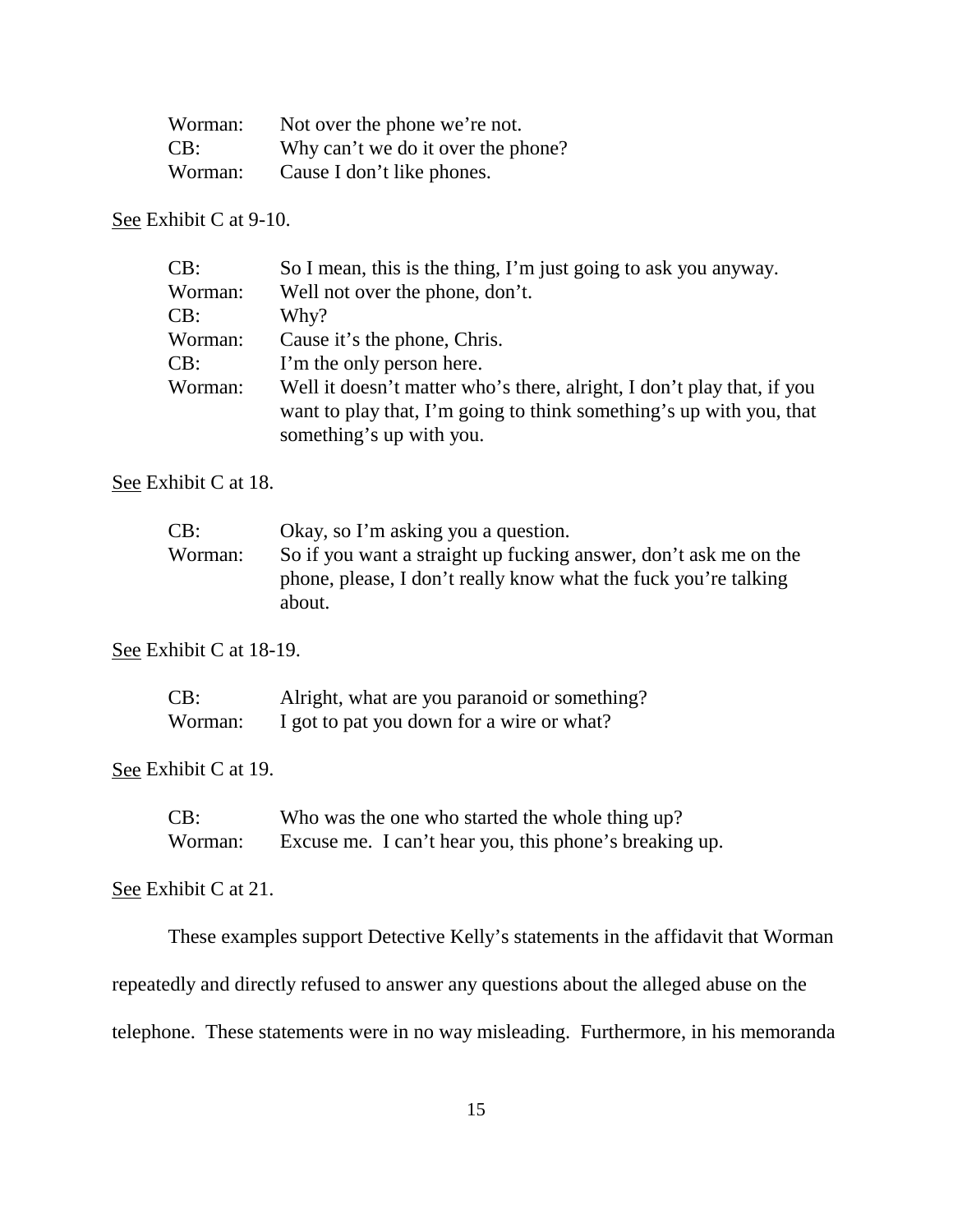supporting his motion to suppress, Worman chose not to include other comments that he made to Chr.B during the recorded conversations which, if included in the affidavit, would have bolstered probable cause that he had sexually molested her:

| CB:     | Okay, that's why I'm asking this weekend. But [you] know me, I |
|---------|----------------------------------------------------------------|
|         | can't get down here, so you would have to come and get me.     |
| Worman: | I'd love to come and get you. You're 18, ain't you?            |

See Exhibit B at 16.

| Worman: | Um, well now Chris, how do I approach you, huh?                       |
|---------|-----------------------------------------------------------------------|
| CB:     | Saying "Hi."                                                          |
| Worman: | Alright "Hi."                                                         |
| CB:     | (laughing). Okay.                                                     |
| Worman: | Wait a minute, hi, that's not hot, I don't like that way, that sucks. |

See Exhibit C at 3.

| CB:     | So I'm really trying to forget that stuff, cause I didn't like none of it. |
|---------|----------------------------------------------------------------------------|
| Worman: | Oh, oh.                                                                    |
| CB:     | It's not something, okay, you're supposed to be the dad, I'm               |
|         | supposed to be the daughter, remember?                                     |
| Worman: | Well technically that's not even true.                                     |

See Exhibit C at 7.

| CB:     | And you said you would come down and pick me up only if I gave         |
|---------|------------------------------------------------------------------------|
|         | you a turn. That's not some reason                                     |
| Worman: | Chris, hey, yo, you know, it's like sitting in front of a nice fucking |
|         | apple pie, and you want a piece real bad and you can't have it, you    |
|         | know, and all you're going to do is aggravate the guy.                 |
|         |                                                                        |

See Exhibit C at 8-9.

The defendant's sexually suggestive comments to Chr.B throughout these

conversations corroborate the victim's statements of inappropriate behavior, and further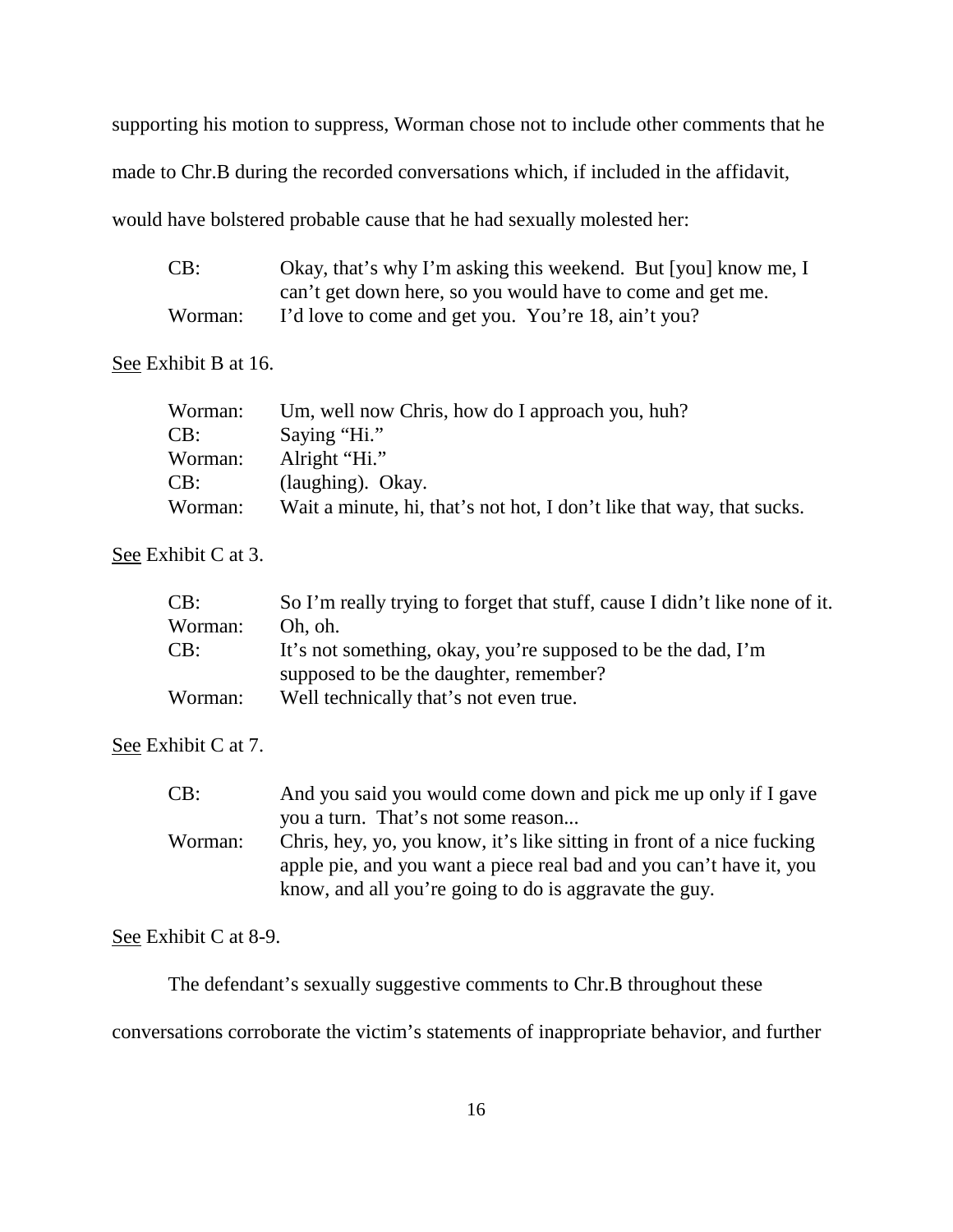support Detective Kelly's affidavit of probable cause. If Detective Kelly included these comments in his affidavit, Worman would have been put on notice of Chr.B's cooperation when he read the search warrant application and affidavit. Again, for Chr.B's safety and for the sake of the ongoing investigation, the detective properly omitted this information from the affidavit.

Worman also argues that Detective Kelly deliberately omitted from the affidavit exculpatory statements made by Worman to Chr.B that the only videos he had of her were videos of family events and vacations:

| Uh huh. You still have any videos of you and me?                                        |
|-----------------------------------------------------------------------------------------|
| Just family videos I guess.                                                             |
| That's all you have?                                                                    |
| What the hell you talking about?                                                        |
| No, I was just asking you if you still [had] any videos of just you and<br>me?          |
| I don't remember any videos of just you and me. Don't go acting<br>weird on [me] now.   |
| I'm not, I [am] just asking a simple question, you gave me a simple<br>answer, so okay. |
|                                                                                         |

See Exhibit C at 33.

Worman also told Chr.B that the only pictures he had of her were school pictures

and Christmas pictures. When Chr.B asked if Worman still slept in the basement,<sup>3</sup> he

answered that he did not because it was "all cleaned out:"

| Worman: | It's cleaned out, it's all cleaned out, there's nothing down there. |
|---------|---------------------------------------------------------------------|
| CB:     | Everything's cleaned out, (Laughing)                                |

<sup>&</sup>lt;sup>3</sup> The basement is where the alleged sexual activity between Worman and Chr.B and the alleged production of visual depictions of that activity took place. See Exhibit 2 at 2.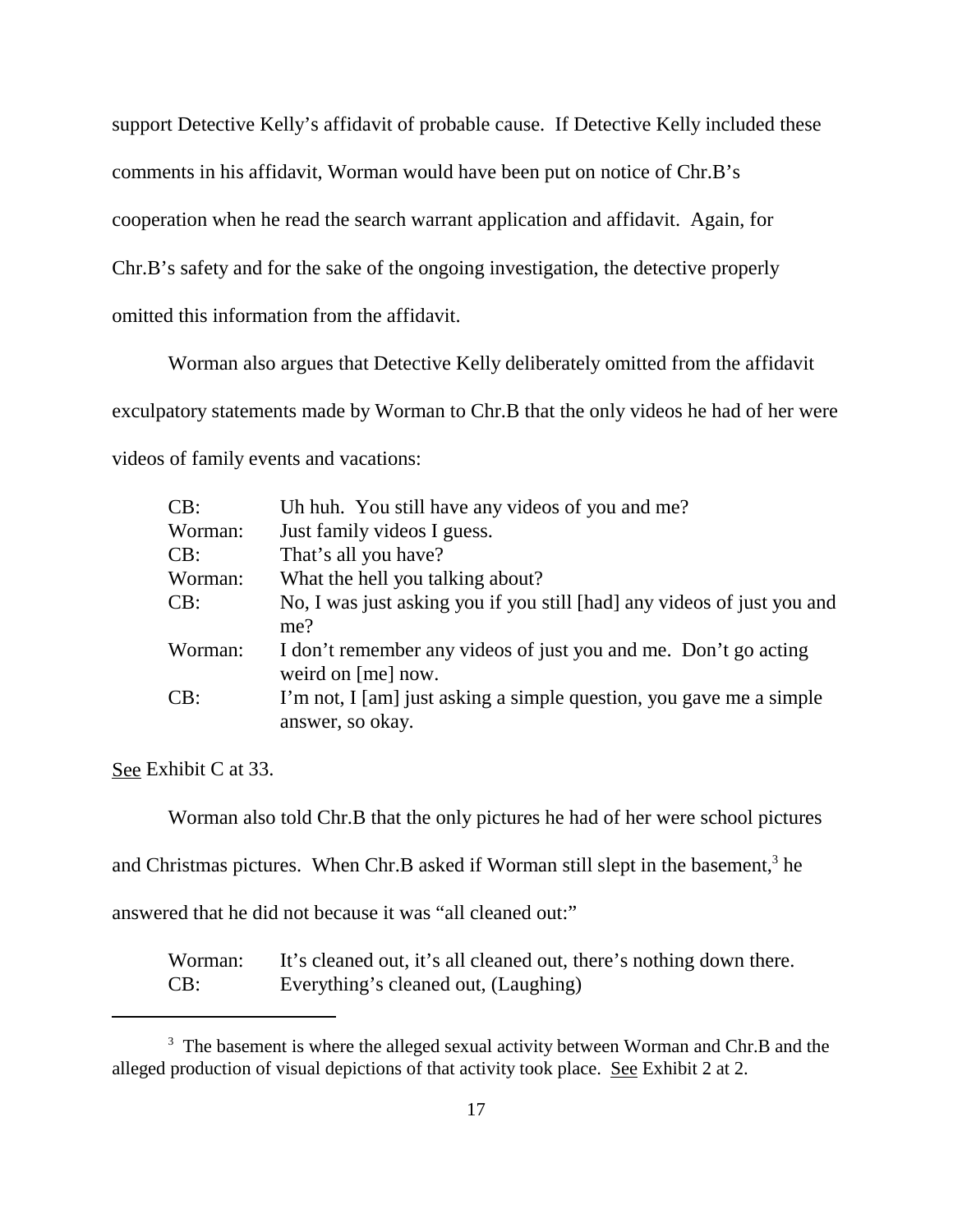| Worman: | (Inaudible) all cleaned out, there's no TV down there, there's no                                                                              |  |  |
|---------|------------------------------------------------------------------------------------------------------------------------------------------------|--|--|
|         | nothing down there, there's nothing at all.                                                                                                    |  |  |
| CB:     | Wait, don't you still have, like, cause I remember she was telling, she<br>was sitting there, watching the videos and everything, do you still |  |  |
|         | have the videos of me, do you still have pictures or anything?                                                                                 |  |  |
| Worman: | Sure, I got your old picture book when you were little.                                                                                        |  |  |
| CB:     | That's it?                                                                                                                                     |  |  |
| Worman: | No, I got school pictures, and Christmas pictures.                                                                                             |  |  |
| CB:     | And that's it?                                                                                                                                 |  |  |
| Worman: | That's it.                                                                                                                                     |  |  |
| CB:     | You don't have any other pictures of anything?                                                                                                 |  |  |
| Worman: | No, Chris, I don't have any pictures of anything.                                                                                              |  |  |

See Exhibit C at 15.

Worman now argues that Detective Kelly deliberately omitted Worman's self-serving statements because they bore directly on whether evidence of his criminal conduct would be found in his residence. However, when asked at the hearing what it was that made him believe that there would still be evidence of videos or photographs found in Worman's house some three years after the incidents, Detective Kelly responded that from his past experience and training, people like Worman do not get rid of their pictures and videotapes. Instead, they use them for self-gratification and fantasies at some later date. See N.T. 5/19/08 at 28. Further, the telephone calls themselves indicated to Detective Kelly that "Worman was not being truthful in regards to some of the things that he would answer in evading the question that the victim was trying to talk to her about – or to him about." Id. Detective Kelly indicated that Worman's evasiveness factored into the detective's opinion that evidence would be found at the residence. Id. For example, the detective testified that Worman told Chr.B, "I don't know what I have, I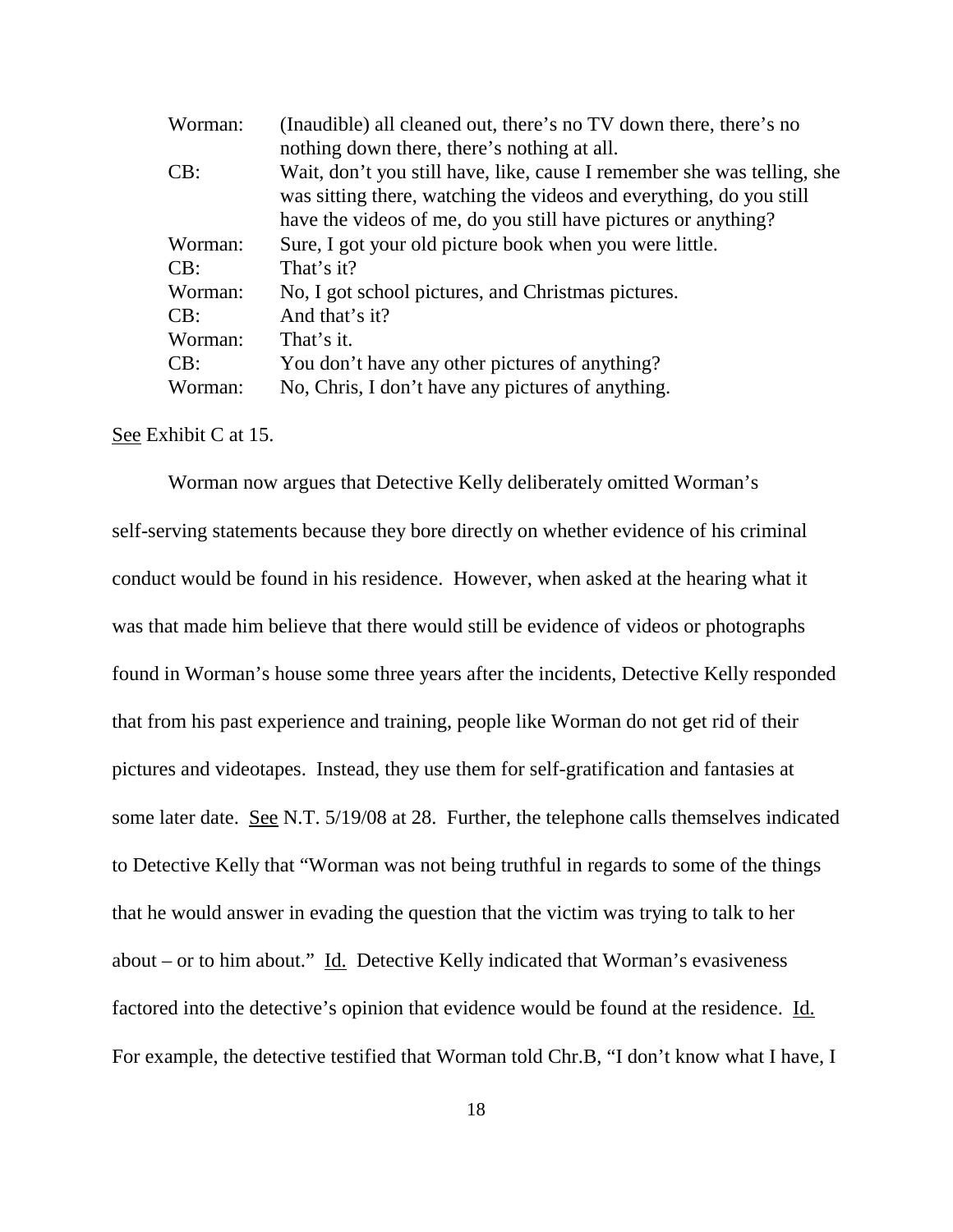threw everything away, but I really don't know what I have because there was so much stuff that was downstairs." Id. Worman's evasiveness coupled with his earlier recorded threat and history of physical abuse led Detective Kelly to believe that the things Worman was saying were not truthful. Id. at 29.

Further, if Detective Kelly included Worman's "exculpatory" comments in the affidavit, Worman would have been put on notice of Chr.B's cooperation in the consensual telephone recordings when he read the search warrant application and affidavit. Accordingly, for Chr.B's safety and for the sake of the ongoing investigation, the detective properly omitted this information from the affidavit.

Worman next argues that Detective Kelly omitted material information from the expert opinion portion of the affidavit. Detective Kelly quoted Kenneth V. Lanning, an expert in the field of child sexual exploitation, but allegedly omitted portions of Lanning's opinion which were necessary to a proper determination of probable cause.<sup>4</sup>

<sup>4</sup> For example, Detective Kelly omitted Lanning's opinion that not all molesters of children collect child pornography. In fact, Lanning made a distinction between preferential-type sex offenders and situational-type sex offenders. A preferential-type sex offender has specific sexual preferences or paraphilias, and are more likely to view, and in general almost always collect, theme pornography related to their sexual preference. A situational-type sex offender victimizing children does not have a true sexual preference for children; they molest them for a wide variety of situational reasons; they are more likely to view adult pornography; and they frequently molest readily available children to whom they have easy access. Situational-type sex offenders do not collect pornography with the high degree of predictability of the preferentialtype sex offender. Lanning further opines that the situational sex offender might collect pornography but probably would not save it year after year. Worman argues that Detective Kelly deliberately left out this discussion of the two types of child molesters because he did not want the issuing judicial officer to understand that an offender such as Worman probably would not have saved the pornographic material year after year. Again, the fact that Worman indicated he (continued...)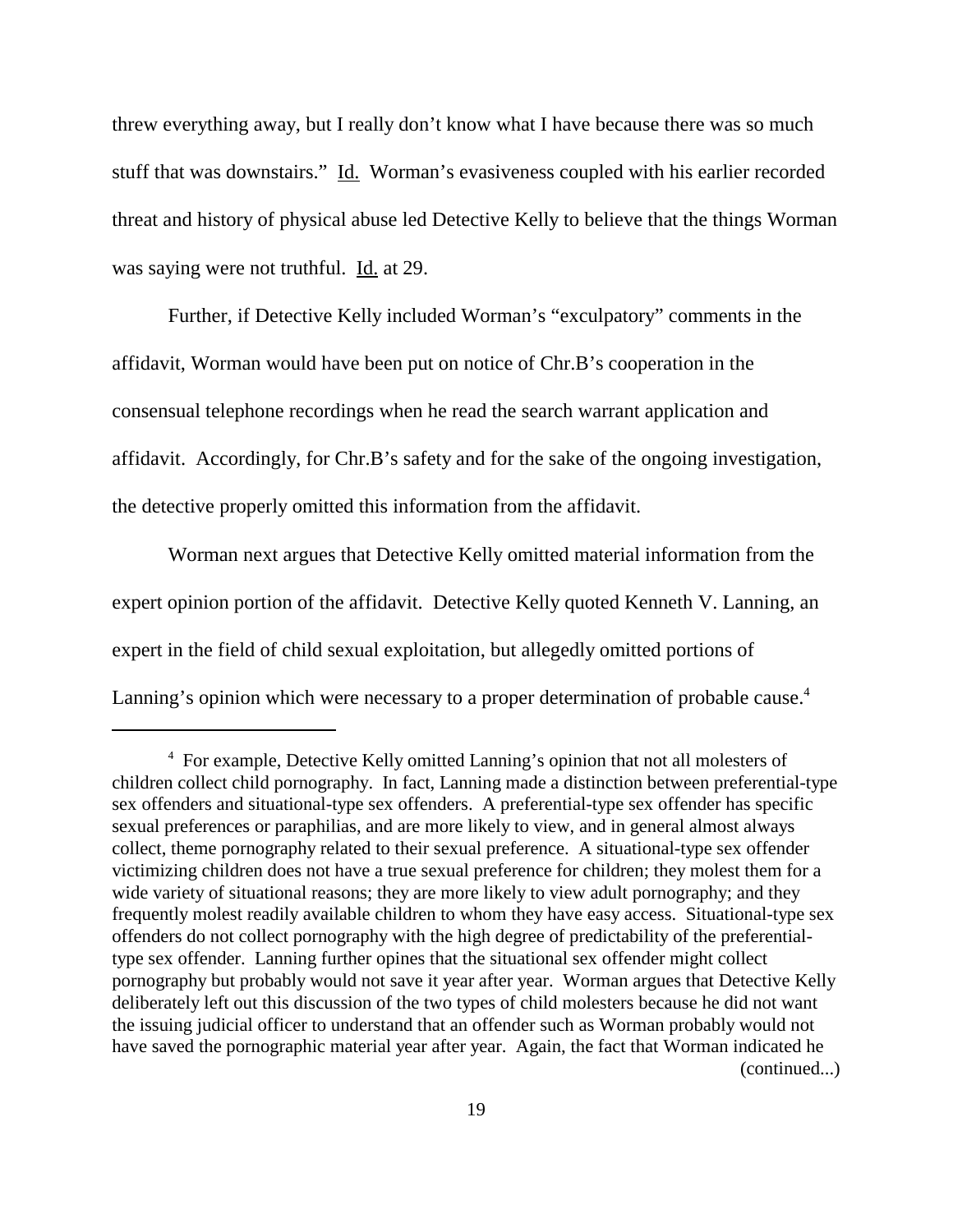Worman alleges that Detective Kelly had enough information about Worman to have concluded that Worman was a situational-type sex offender. For example, according to the expert's article, preferential-type child molesters seem to prefer boys rather than girls. Worman incorrectly asserts that at the time of the affidavit, Detective Kelly was aware of only one victim, Chr.B. Worman argues that Detective Kelly could have inferred from this information that Worman was a situational-type offender, and thus less likely to collect pornography or even keep it year to year. Detective Kelly was also aware, however, of the strong possibility that Chr.B's twelve-year-old brother was also a victim of Worman's abuse. Keeping this discussion and information from the issuing judicial officer, Worman insists, made it less likely that the judicial officer would question the existence of incriminating evidence at Worman's house.

Worman's argument is belied by Detective Kelly's testimony at the hearing regarding Lanning's expert opinion. Detective Kelly testified that he was familiar with the work of Kenneth V. Lanning, a retired FBI agent and author of numerous publications concerning child exploitation, child molesters, and their different characteristics. N.T. 5/19/08 at 16. Detective Kelly acknowledged that he was aware of the distinction between preferential-type sex offenders and situational-type sex offenders, but that Lanning's more recent work added a third category of offender which blended the

<sup>4</sup> (...continued)

would save the pornographic material on his computer until his death severely undercuts Worman's argument regarding his understanding of Lanning's opinion.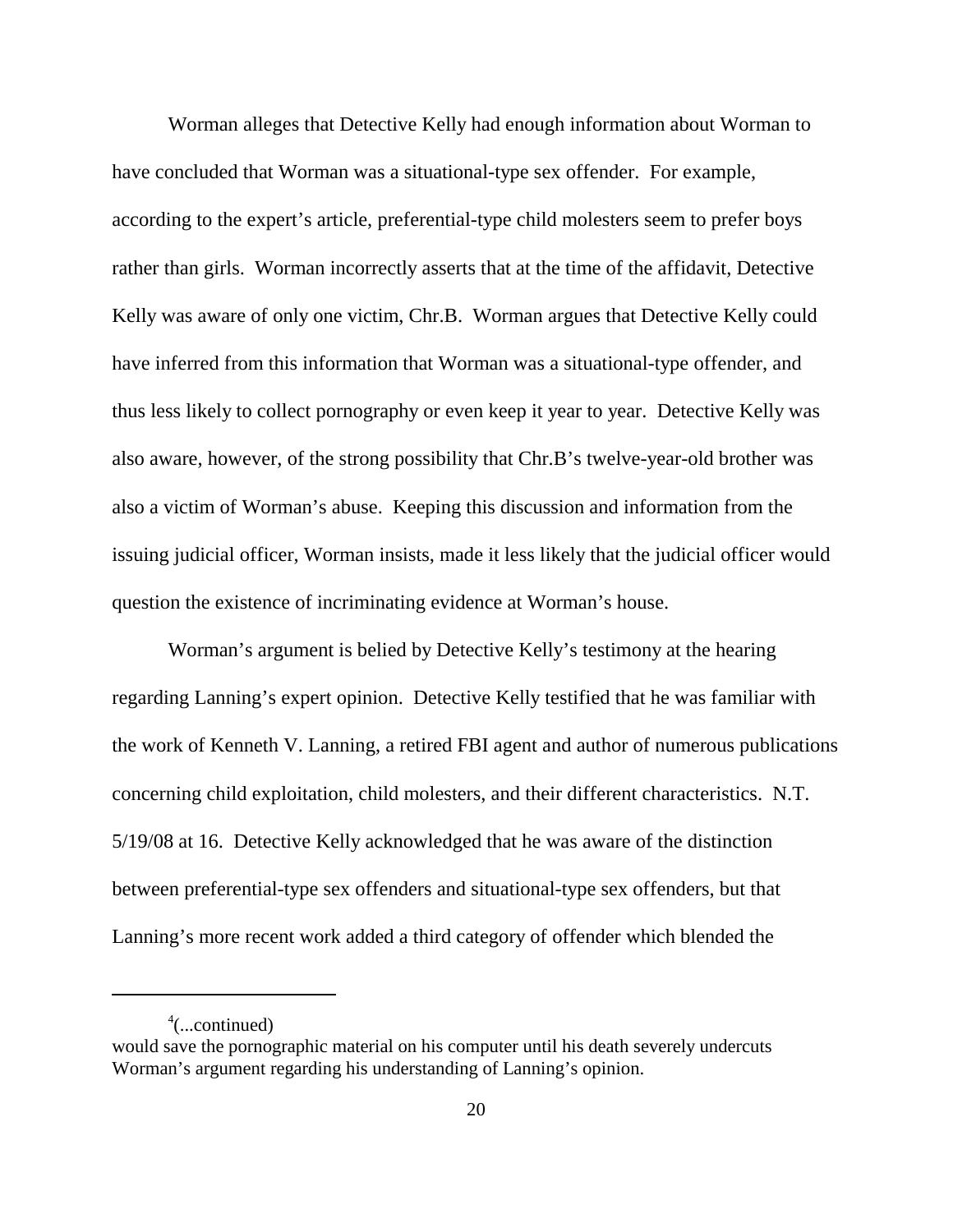characteristics of the initial two categories:

The original publication that he had, dated 1986, indicated the two, the situational and the preferential, then in the 2001 he also includes them, but he also added an additional one, a continual, which has an overlap. Instead of being able to say this person is a situational and this person is a preferential and they don't cross lines, that just cannot be said, you just can't put particular ones in particular blocks and that's where they stay, because a lot of it overlaps. So, in 2001, this was also included in the classifications of a continuing, which they can have overlapping. And it could be *vice versa*, one could be part situational and/or preferential or *vice versa*. And I believe it just goes to the degree of what one is and compared to the other one, which goes along with this continuum that he came about in 2001 in his publication.

N.T. 5/19/08 at 31.

The Assistant United States Attorney asked Detective Kelly if he was familiar with the fact that Lanning has said that an offender cannot be classified as either a situational type offender or a preferential type offender, but that offenders usually have a blend of characteristics. Id. at 32. Detective Kelly responded that he was familiar with that concept in Lanning's work.

Worman even alleges that Detective Kelly misquoted Lanning on purpose in the affidavit when he wrote that "no matter how much child pornography the collector has, often 'he never has enough;' and 'he rarely throws anything away.'" The actual quote is: "No matter how much the *preferential sex offender* has, he never has enough. He rarely throws anything away." Another example Worman uses is when Detective Kelly wrote: "collectors of child pornography swap pornographic photographs the way boys swap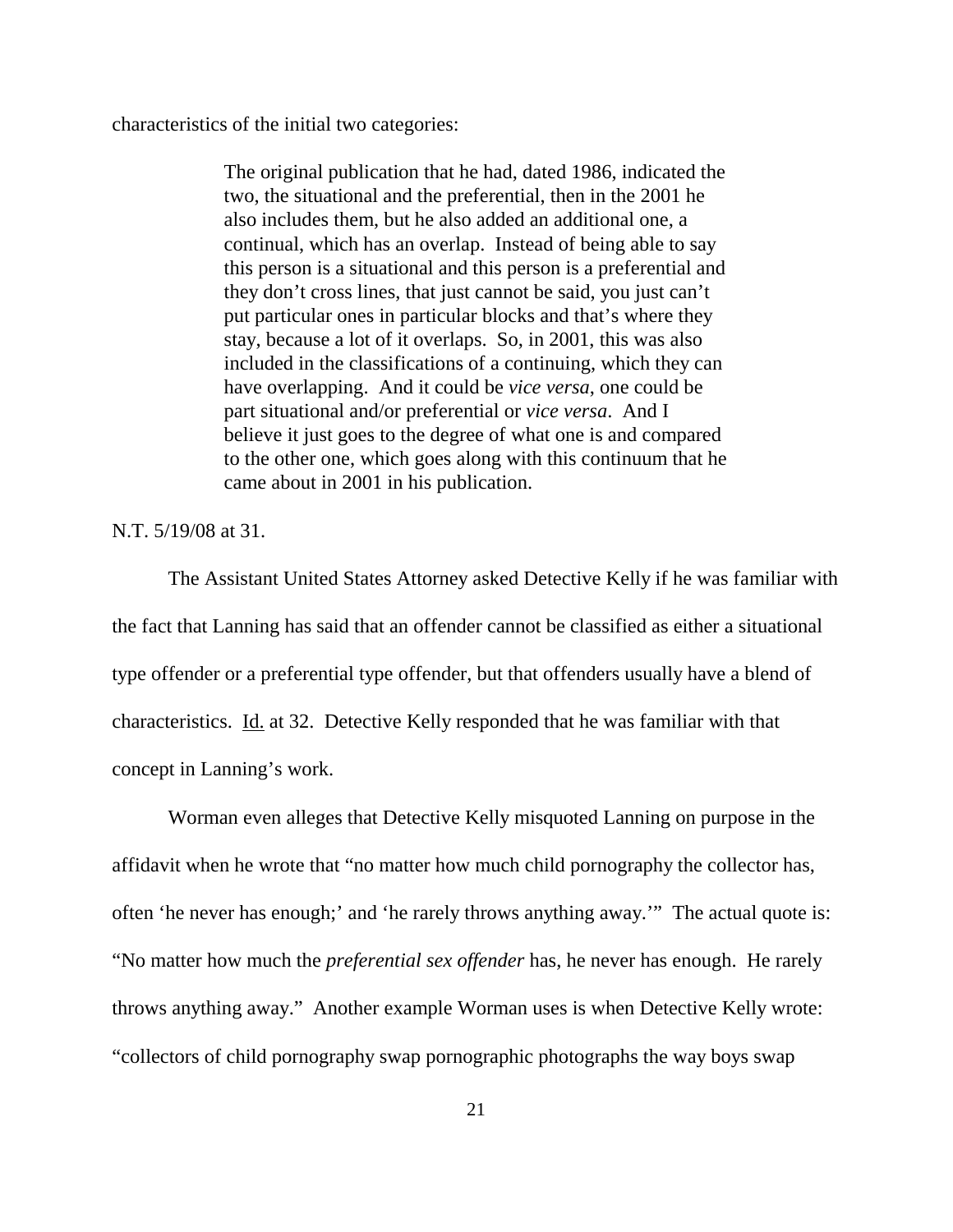baseball cards." The actual quote is: "Many *preferential sex offenders* swap pornographic images the way boys swap baseball cards." Worman insists that these omissions are telling in that they support a finding of bad faith or recklessness on Detective Kelly's part. Because Lanning's scholarly work attempts to categorize child sex offenders yet concedes that it would be imprudent to attempt to classify precisely a particular sex offender, I find that Detective Lanning omission of the words "preferential sex offenders" is inconsequential. This is especially true given the case law described above which supports the detective's allegations regarding the strong tendency of child sex offenders to guard their illicit materials. That Worman told Chr.B he would keep the material on his computer until his death further underscores the immateriality of the omission.

Another Lanning quote that Worman accuses Detective Kelly of failing to include in the affidavit is that "investigators should not expect to find child pornography or erotica in all or even most cases involving the sexual victimization of children." Chr.B's handwritten statement again supports the omission of this portion of Lanning's opinion. Chr.B told the detectives that these acts occurred while she lived at Worman's home on 103 Walnut Street with Worman and her mother; that Worman had taken a photograph of her without clothing; that he videotaped the sexual abuse; that Worman told her he scanned the pictures and tapes onto his computer; and that Worman told her that he would guard the photographs and videos on his computer until his death when she would be able to gain access to the photographs and videos to see the good times they had. Had the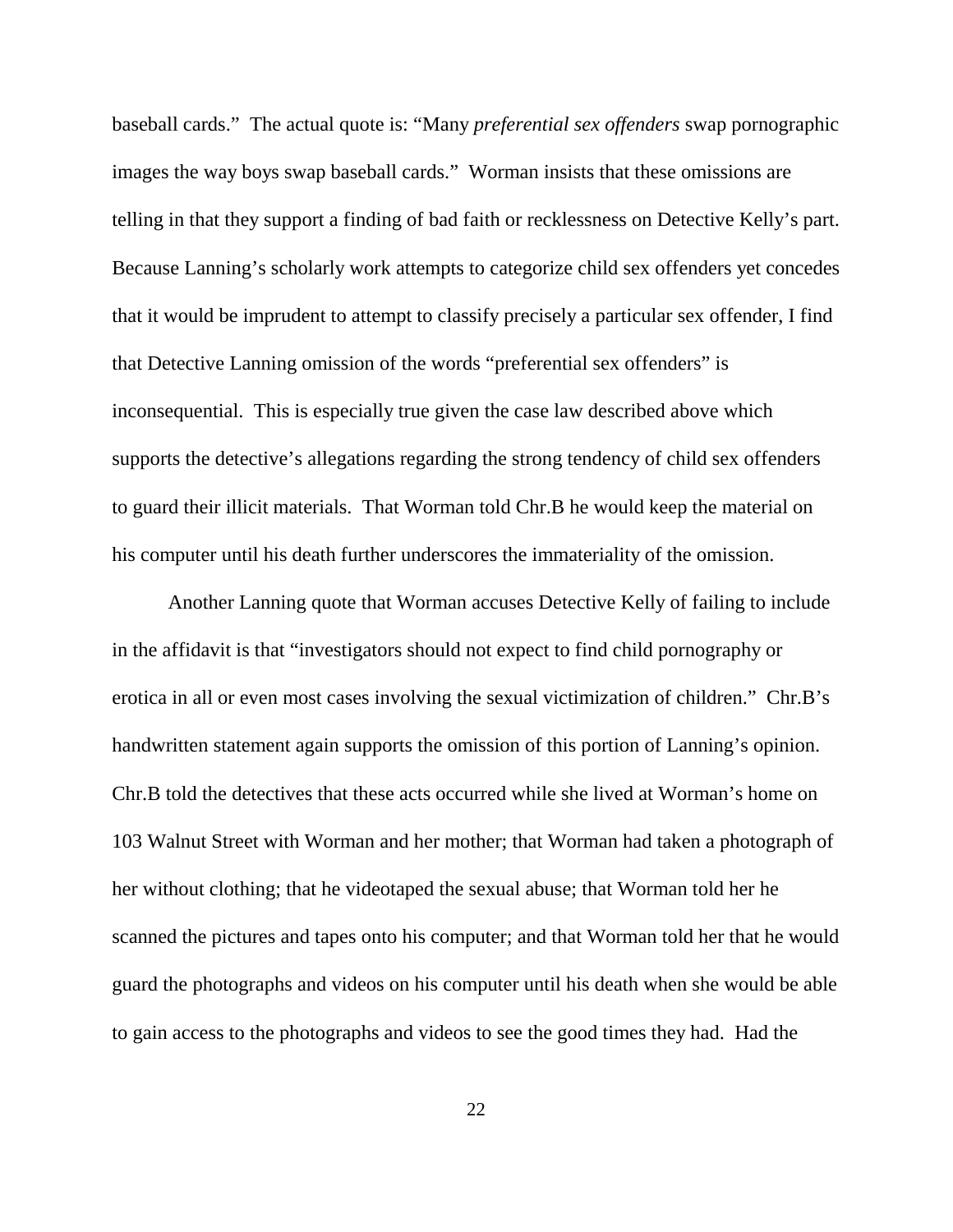detective included that portion of Lanning's opinion, he would have had to explain why it was immaterial to this case. Because the affidavit included a substantial amount of other incriminating evidence, probable cause would have still existed because the inclusion of the omitted information and the detective's explanation of why that portion of Lanning's opinion was immaterial to this case, would not have been inconsistent with the "substantial probative thrust" of the other information included in the affidavit. See United States v. Frost, 999 F.2d at 744.

Even if one would excise the entire paragraph regarding Lanning, pursuant to Franks, 438 U.S. at 171-172, probable cause would still be evident. The information specific to Worman supplied probable cause that the illicit materials would still be found at Worman's residence:

> The victim also reports that once during the same time period, [Worman] took a still picture of [Chr.B], while she was naked and during the times he was having sex with her, he was videotaping the sexual acts. He told her that he was putting the pictures [onto the computer] and he then scans the videotaping onto his computer. The sexual incidents/acts were committed in his room in the basement.

See Affidavit at 1. Further, this specific information combined with Detective Kelly's forty-one years <sup>5</sup> as a law enforcement officer including fourteen years as a specialist in

(continued...)

<sup>5</sup> Worman attempted to discount Detective Kelly's many years of law enforcement and his particular experience in the area of child sex offenders. I am not convinced that such a distinguished career can or should be reduced to spreadsheets or lists of related cases for the purpose of questioning the detective's credibility. Detective Kelly testified that he had attended well over three hundred hours of related training ranging from the initial interviews of the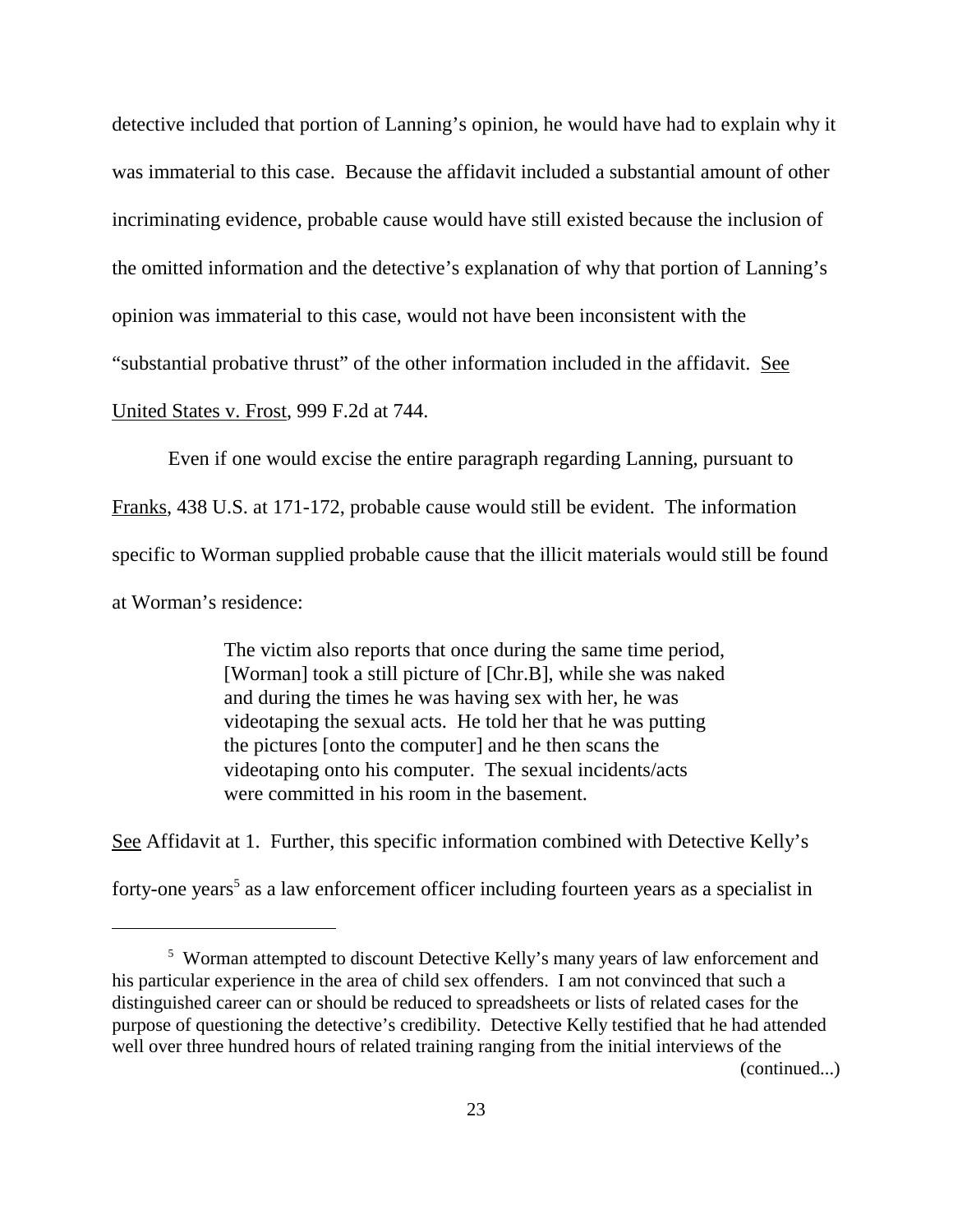child abuse cases provided a sufficient basis for the district justice to determine that Worman, like others involved in child pornography, finds intrinsic value in these images, and that for that reason, the images would not be destroyed or deleted.

In light of the disclosures in the affidavit and the information known to Detective Kelly at the time of the application for the warrant, there can be no serious contention that Detective Kelly omitted critical and material facts, let alone that he did so knowingly, intentionally, or recklessly. See United States v. Singh, 390 F.3d 168, 183-84 (2d Cir. 2004) (denying motion to suppress because no support other than conjecture that case agent was reckless or intentionally omitted a fact in the affidavit); see also United States v. Lebovitz, 506 F. Supp. 249, 250 (W.D. Pa. 1980) (denying motion to suppress because no evidence that errors in the affidavit were made knowingly or intentionally or with reckless disregard for the truth). Even if the contested statements were included in the affidavit, they would be neutralized by the other information known to Detective Kelly that would also have been included. Accordingly, Worman failed to establish that the

 $5$ (...continued)

victims to the investigation of allegations that were made by the victims in different types of child molestation cases. He also receives informal ongoing review through the Federal Bureau of Investigation and other written materials. N.T. 5/19/08 at 14-15. Detective Kelly estimated that from the time that he joined the Delaware County District Attorney's Office in 1992 until 2000 when he was made the detective in charge of the Child Abuse Unit, he investigated somewhere between fifteen and twenty cases per month. N.T. 5/19/08 at 16. Since he was promoted to detective in charge of that Unit, Detective Kelly has been involved either directly or indirectly in approximately 150 to 200 cases per month. Id. at 17. I am satisfied that Detective Kelly's years of experience coupled with the training received both in the classroom and on the streets have sufficiently equipped him to conduct investigations properly.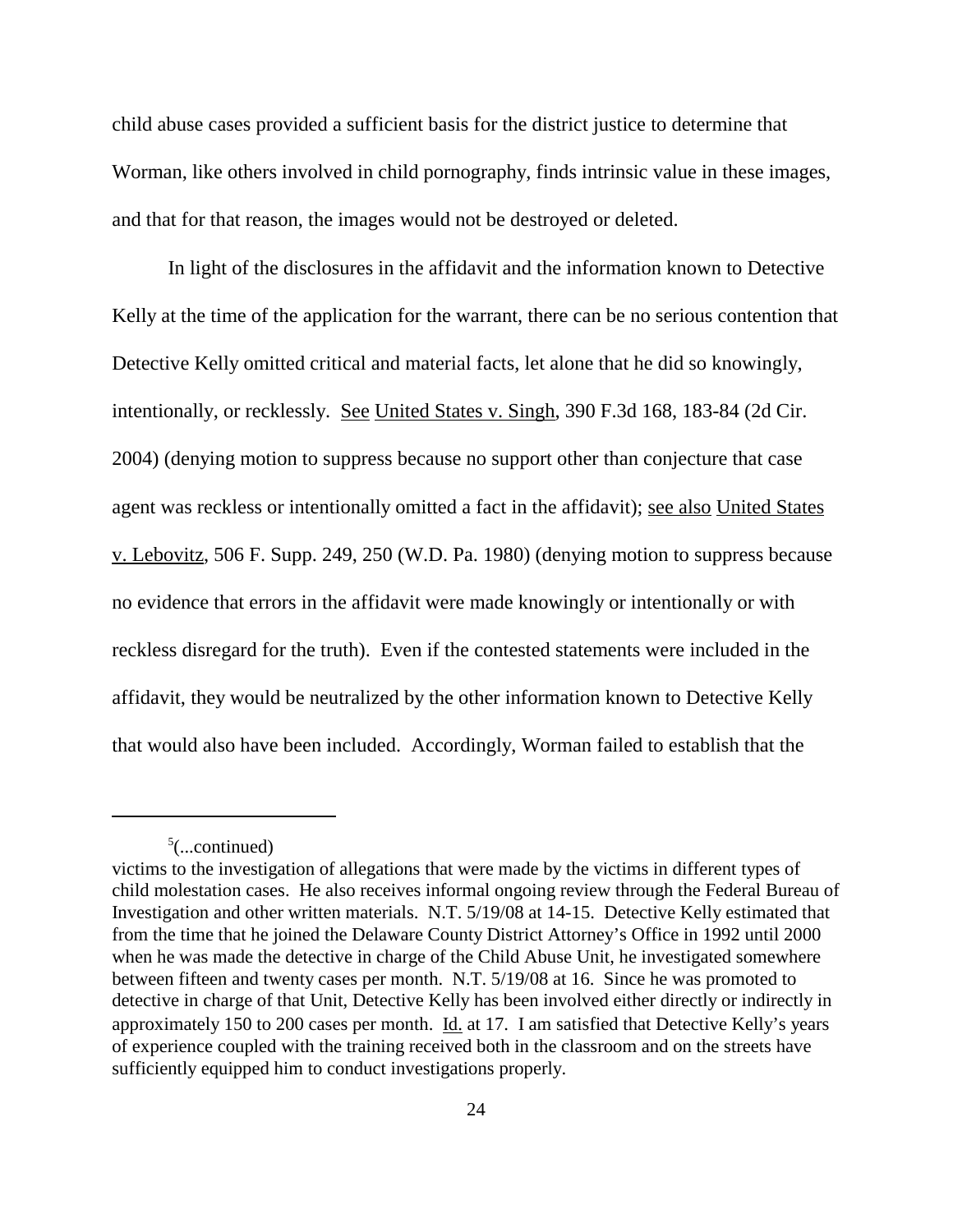purported omissions were critical to the finding of probable cause.

Finally, Worman's argument that the evidence seized from the subsequent three searches should also be suppressed as the poisonous fruit of the first unlawful search must also fail. The three search warrant applications were based on information obtained during the initial search. Because I find that the affidavit associated with the initial application for search warrant was not defective and that the initial search was lawful, Worman's second basis for suppression is baseless. I will deny the motion to suppress in its entirety.

An appropriate Order follows.